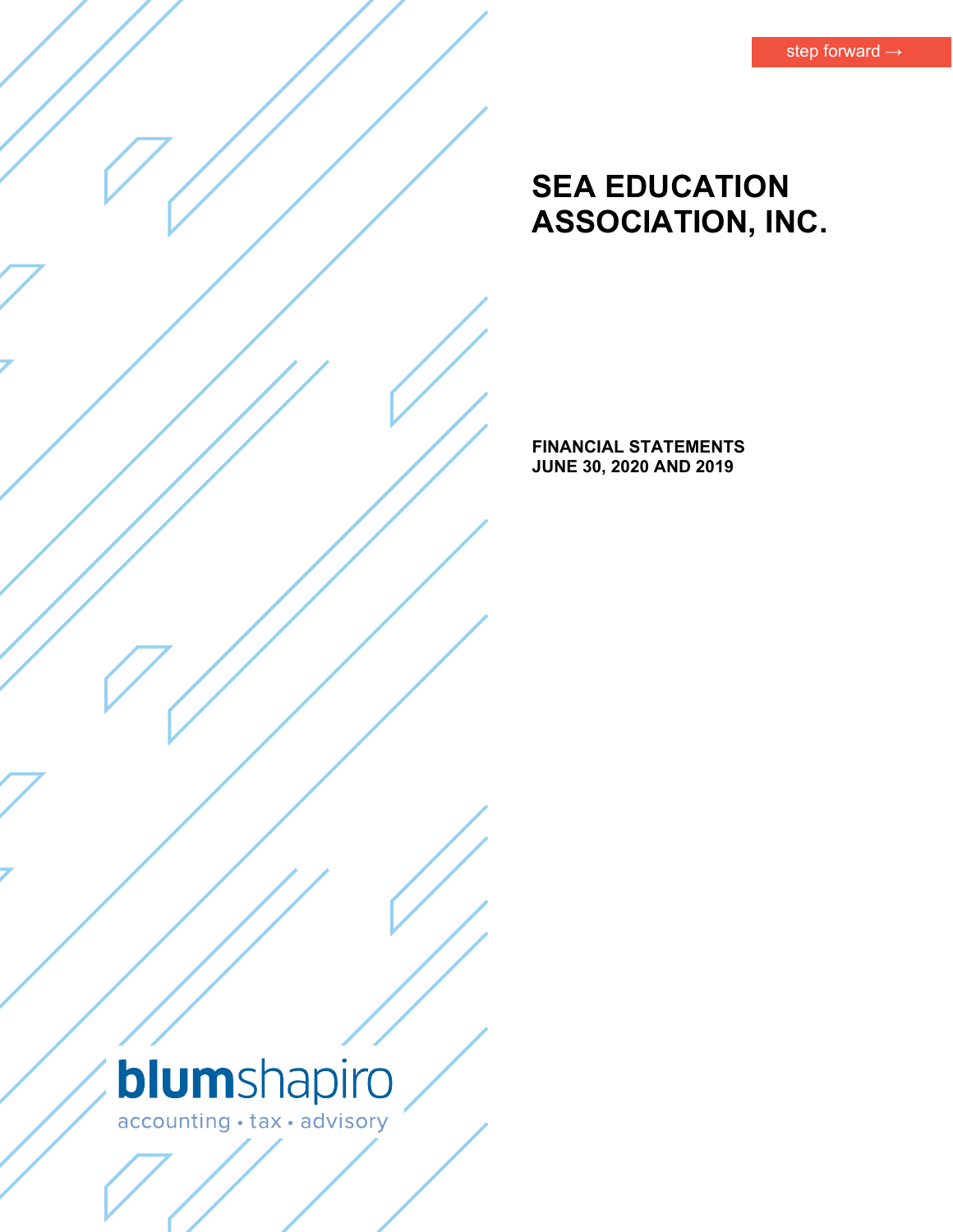### **CONTENTS**

| Independent Auditors' Report                                                 | $1 - 2$ |
|------------------------------------------------------------------------------|---------|
| Statements of Financial Position - June 30, 2020 and 2019                    | 3       |
| Statements of Activities for the Years Ended June 30, 2020 and 2019          | 4       |
| Statements of Functional Expenses for the Years Ended June 30, 2020 and 2019 | 5       |
| Statements of Cash Flows for the Years Ended June 30, 2020 and 2019          | 6       |
| Notes to Financial Statements                                                | 7-20    |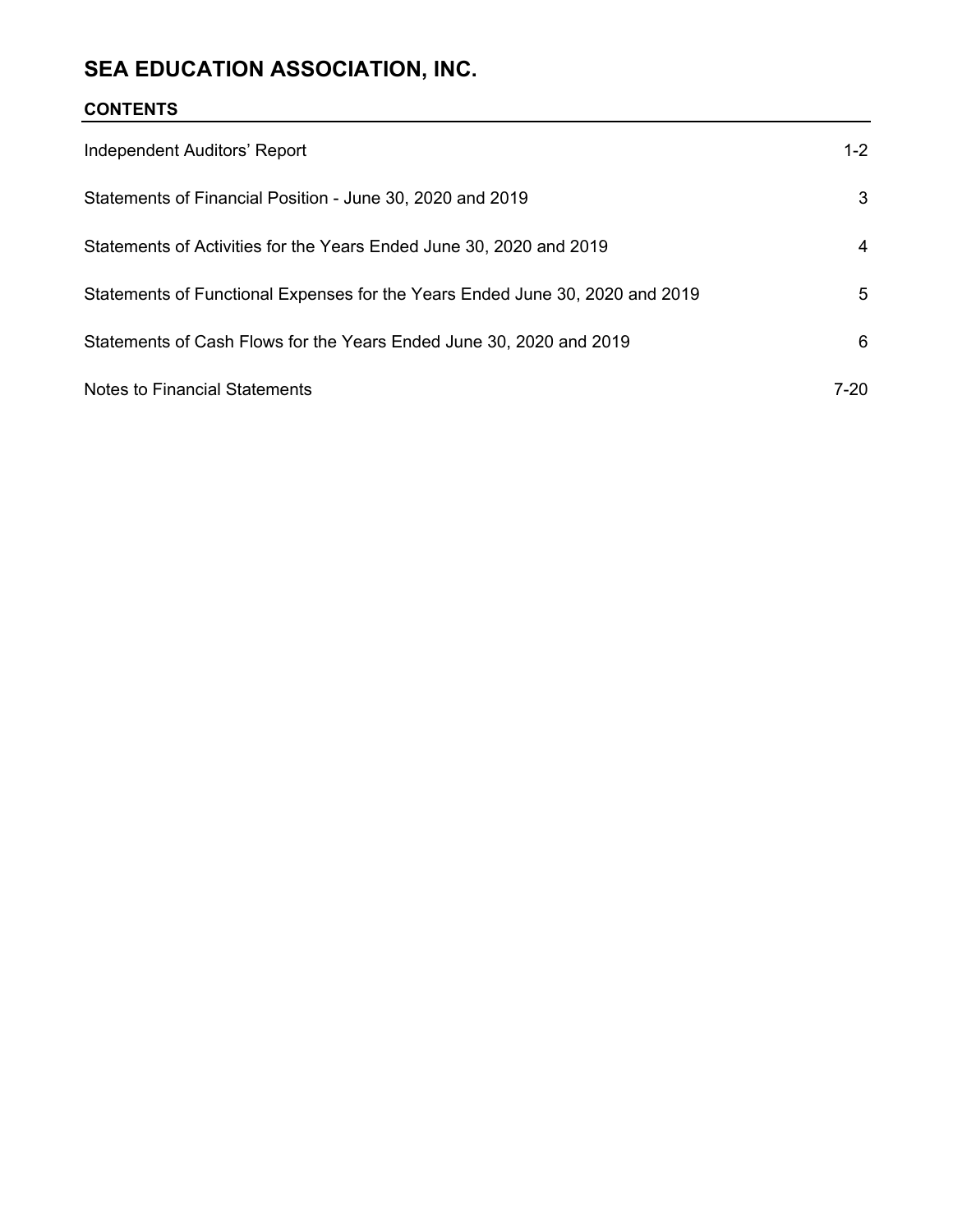

4 Batterymarch Park Suite 100 Quincy, MA 02169-7431 Tel 781.982.1001 **Fax** 617.472.2586

**blumshapiro.com** 

#### **Independent Auditors' Report**

To the Board of Trustees Sea Education Association, Inc. Woods Hole, Massachusetts

We have audited the accompanying financial statements of Sea Education Association, Inc., which comprise the statements of financial position as of June 30, 2020 and 2019, and the related statements of activities*,* functional expenses and cash flows for the years then ended, and the related notes to the financial statements.

#### **Management's Responsibility for the Financial Statements**

Management is responsible for the preparation and fair presentation of these financial statements in accordance with accounting principles generally accepted in the United States of America; this includes the design, implementation and maintenance of internal control relevant to the preparation and fair presentation of financial statements that are free from material misstatement, whether due to fraud or error.

#### **Auditors' Responsibility**

Our responsibility is to express an opinion on these financial statements based on our audits. We conducted our audits in accordance with auditing standards generally accepted in the United States of America. Those standards require that we plan and perform the audits to obtain reasonable assurance about whether the financial statements are free from material misstatement.

An audit involves performing procedures to obtain audit evidence about the amounts and disclosures in the financial statements. The procedures selected depend on the auditors' judgment, including the assessment of the risks of material misstatement of the financial statements, whether due to fraud or error. In making those risk assessments, the auditors consider internal control relevant to the entity's preparation and fair presentation of the financial statements in order to design audit procedures that are appropriate in the circumstances, but not for the purpose of expressing an opinion on the effectiveness of the entity's internal control. Accordingly, we express no such opinion. An audit also includes evaluating the appropriateness of accounting policies used and the reasonableness of significant accounting estimates made by management, as well as evaluating the overall presentation of the financial statements.

We believe that the audit evidence we have obtained is sufficient and appropriate to provide a basis for our audit opinion.

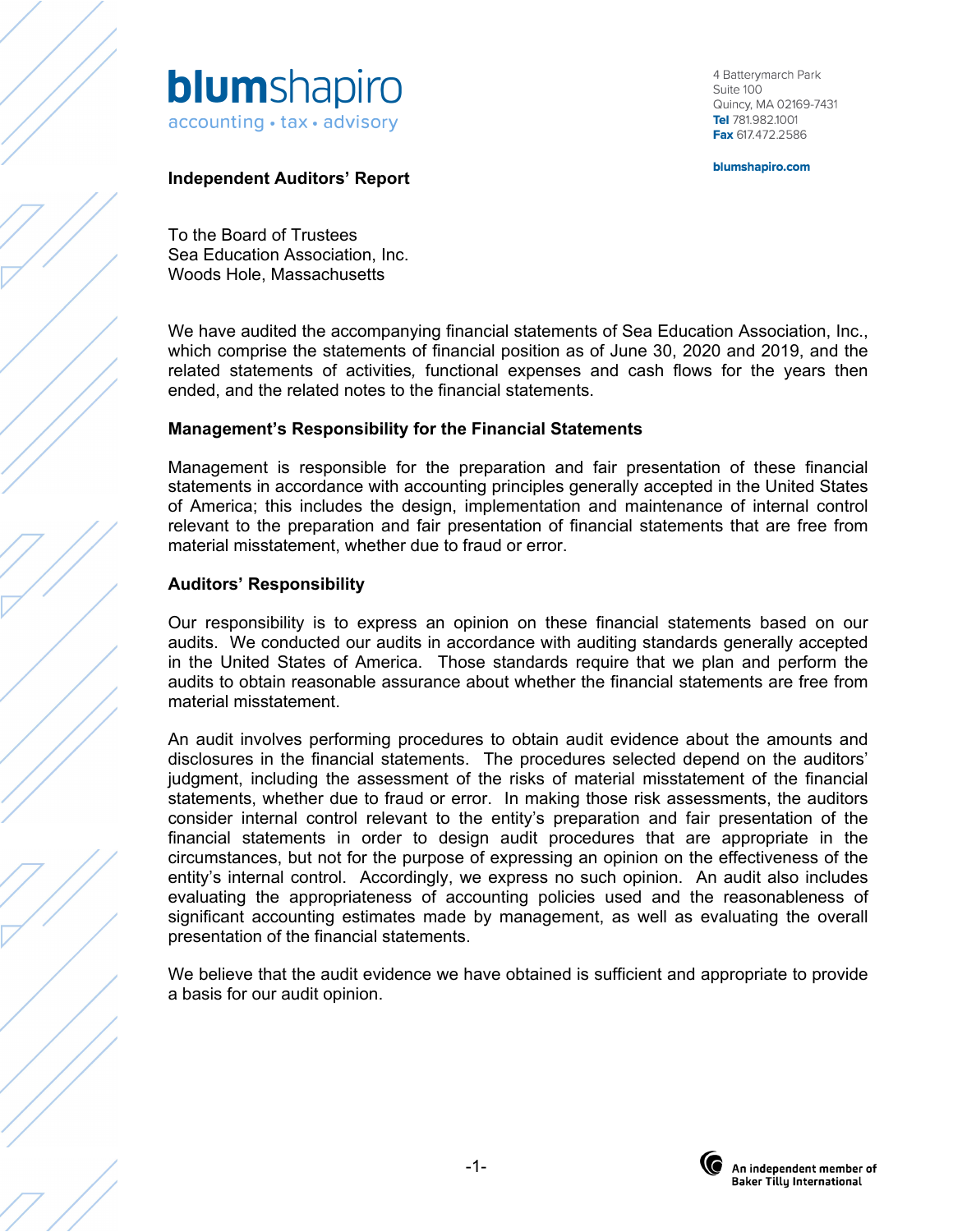#### **Opinion**

In our opinion, the financial statements referred to above present fairly, in all material respects, the financial position of Sea Education Association, Inc., as of June 30, 2020 and 2019, and the changes in its net assets and its cash flows for the years then ended in accordance with accounting principles generally accepted in the United States of America.

#### **Change in Accounting Principle**

As discussed in Note 2, during the year ended June 30, 2020, Sea Education Association, Inc., adopted Accounting Standards Update No. 2018-08, *Not-for-Profit Entities (Topic 958): Clarifying the Scope and Accounting Guidance for Contributions Received and Contributions Made*. Our opinion is not modified with respect to this matter.

Blum, Shapino & Company, P.C.

Quincy, Massachusetts September 16, 2020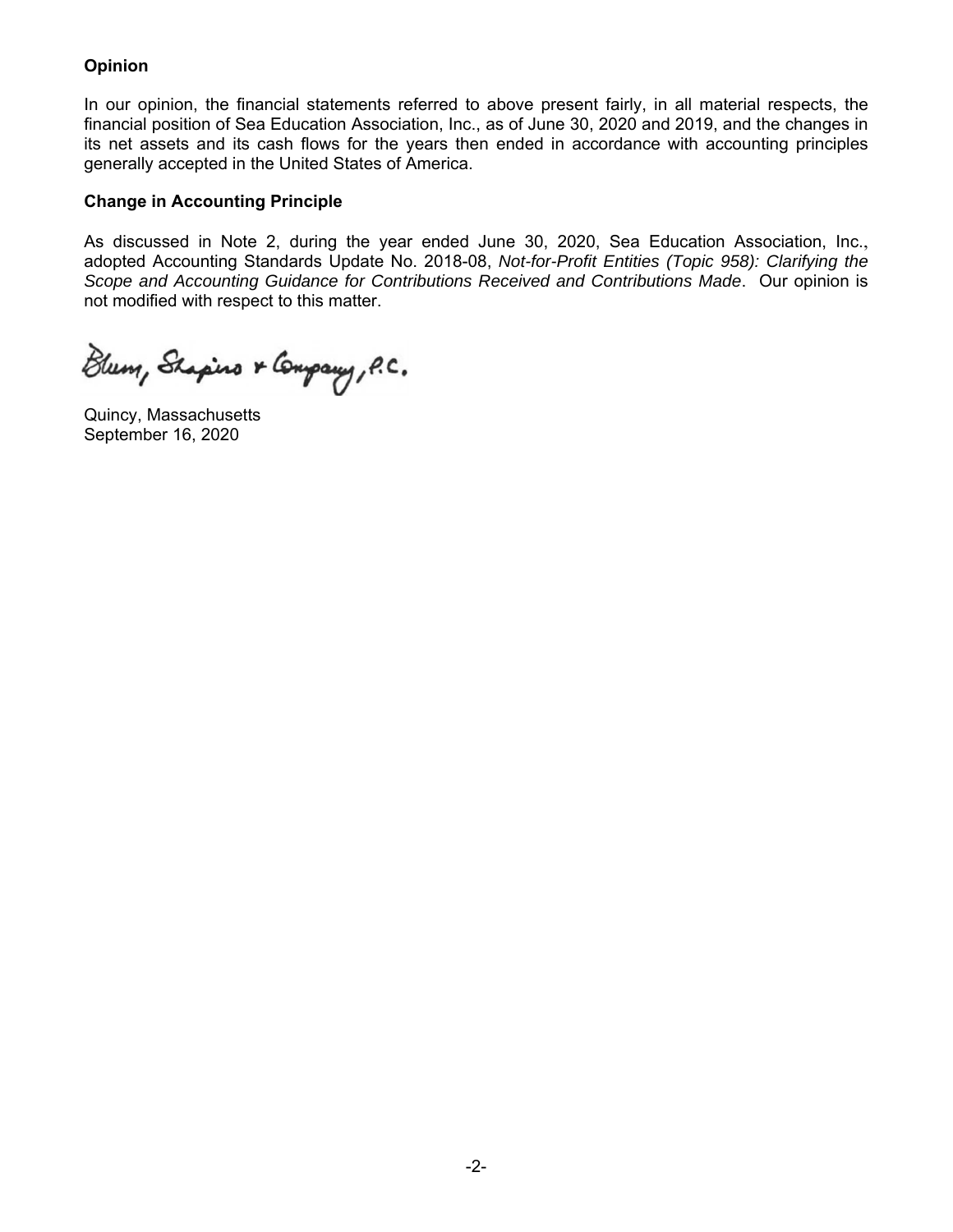#### **STATEMENTS OF FINANCIAL POSITION JUNE 30, 2020 AND 2019**

|                                                  | 2020          | 2019             |
|--------------------------------------------------|---------------|------------------|
| <b>ASSETS</b>                                    |               |                  |
| \$<br>Cash and cash equivalents (Note 3)         | 2,234,819     | \$<br>2,880,017  |
| Contributions receivable (Note 4)                | 2,117,156     | 3,426,892        |
| Prepaid expenses and other receivables           | 204,117       | 184,171          |
| Property, vessels and equipment, net (Note 5)    | 7,369,235     | 7,340,164        |
| Investments (Notes 6 and 7)                      | 8,042,868     | 6,910,387        |
| <b>Total Assets</b><br>\$                        | 19,968,195 \$ | 20,741,631       |
| <b>LIABILITIES AND NET ASSETS</b>                |               |                  |
| <b>Liabilities</b>                               |               |                  |
| \$<br>Accounts payable and accrued expenses      | 162,316       | \$<br>152,547    |
| Accrued compensated absences                     | 49,475        | 89,013           |
| Advance tuition and deposits                     | 191,870       | 1,089,821        |
| Deferred contribution and grant revenue (Note 4) | 197,749       | 90,655           |
| Note payable (Note 8)                            | 787,152       |                  |
| <b>Total liabilities</b>                         | 1,388,562     | 1,422,036        |
| <b>Net Assets</b>                                |               |                  |
| Without donor restrictions                       | 9,604,839     | 9,791,156        |
| With donor restrictions (Note 9)                 | 8,974,794     | 9,528,439        |
| Total net assets                                 | 18,579,633    | 19,319,595       |
| <b>Total Liabilities and Net Assets</b><br>\$    | 19,968,195    | \$<br>20,741,631 |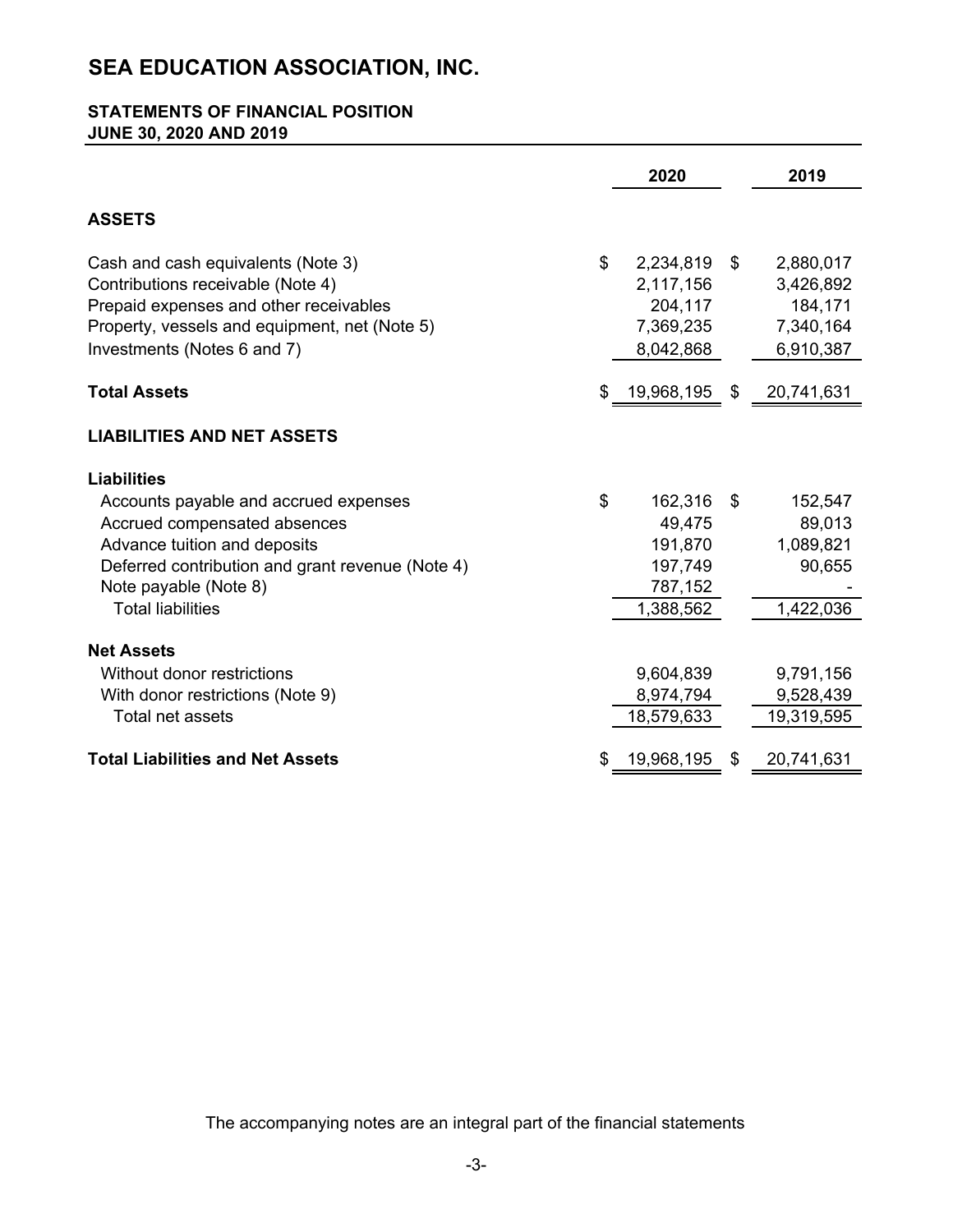#### **STATEMENTS OF ACTIVITIES**

#### **FOR THE YEARS ENDED JUNE 30, 2020 AND 2019**

|                                                           |                                             | 2020                                     |    |               |                                             |                                          |              |  |
|-----------------------------------------------------------|---------------------------------------------|------------------------------------------|----|---------------|---------------------------------------------|------------------------------------------|--------------|--|
|                                                           | <b>Without Donor</b><br><b>Restrictions</b> | <b>With Donor</b><br><b>Restrictions</b> |    | <b>Total</b>  | <b>Without Donor</b><br><b>Restrictions</b> | <b>With Donor</b><br><b>Restrictions</b> | <b>Total</b> |  |
| Operating                                                 |                                             |                                          |    |               |                                             |                                          |              |  |
| Revenues and other support:                               |                                             |                                          |    |               |                                             |                                          |              |  |
| Tuition and fees                                          | \$<br>4,657,677 \$                          |                                          | \$ | 4,657,677 \$  | 4,514,307 \$                                | - \$                                     | 4,514,307    |  |
| Less deductions for financial assistance                  | (1,548,631)                                 |                                          |    | (1,548,631)   | (1,436,129)                                 |                                          | (1,436,129)  |  |
| Contributions                                             | 1,229,792                                   | (29, 913)                                |    | 1,199,879     | 2,183,843                                   | 1,411,348                                | 3,595,191    |  |
| Seminar and other fees, net of direct financial aid       |                                             |                                          |    |               |                                             |                                          |              |  |
| of \$31,950 in 2020 and \$53,250 in 2019                  | 817,633                                     |                                          |    | 817,633       | 1,205,200                                   |                                          | 1,205,200    |  |
| Grants                                                    | 376,349                                     |                                          |    | 376,349       | 355,384                                     |                                          | 355,384      |  |
| Interest and dividend income                              | 54,446                                      | 154,620                                  |    | 209,066       | 37,193                                      | 131,229                                  | 168.422      |  |
| Endowment income used for operations                      | 348,025                                     |                                          |    | 348,025       | 247,364                                     |                                          | 247,364      |  |
| Other income                                              | 56,210                                      |                                          |    | 56,210        | 119,851                                     | 6.075                                    | 125,926      |  |
| Net assets released from restrictions                     | 303,123                                     | (303, 123)                               |    |               | 312,424                                     | (312, 424)                               |              |  |
| Total revenues and other support                          | 6,294,624                                   | (178, 416)                               |    | 6,116,208     | 7,539,437                                   | 1,236,228                                | 8,775,665    |  |
| Expenditures:                                             |                                             |                                          |    |               |                                             |                                          |              |  |
| Program services                                          | 5,147,135                                   |                                          |    | 5,147,135     | 5,358,828                                   |                                          | 5,358,828    |  |
| Management and general                                    | 1,352,876                                   |                                          |    | 1,352,876     | 1,523,139                                   |                                          | 1,523,139    |  |
| Development                                               | 424,480                                     |                                          |    | 424,480       | 505,292                                     |                                          | 505,292      |  |
| <b>Total expenditures</b>                                 | 6,924,491                                   | $\sim$                                   |    | 6,924,491     | 7,387,259                                   | $\sim$                                   | 7,387,259    |  |
| <b>Change in Net Assets from Operating Activities</b>     | (629, 867)                                  | (178, 416)                               |    | (808, 283)    | 152,178                                     | 1,236,228                                | 1,388,406    |  |
| Nonoperating                                              |                                             |                                          |    |               |                                             |                                          |              |  |
| Contributions restricted for endowment and                |                                             |                                          |    |               |                                             |                                          |              |  |
| other long-term purposes                                  | 52,750                                      | 617,125                                  |    | 669,875       | 1,982,902                                   | 1,725,244                                | 3,708,146    |  |
| Capital campaign expenses                                 | (62, 186)                                   |                                          |    | (62, 186)     | (130, 926)                                  |                                          | (130, 926)   |  |
| Change in split-interest agreement                        |                                             | (1,824)                                  |    | (1,824)       |                                             | (1,824)                                  | (1,824)      |  |
| Net realized and unrealized gains (losses) on investments | (28, 879)                                   | (160, 640)                               |    | (189, 519)    | 43,727                                      | 296,175                                  | 339,902      |  |
| Endowment income used for operations                      | (18, 779)                                   | (329, 246)                               |    | (348, 025)    | (20, 704)                                   | (226, 660)                               | (247, 364)   |  |
| Net assets released from restrictions                     | 500,644                                     | (500, 644)                               |    |               | 253,177                                     | (253, 177)                               |              |  |
| <b>Change in Net Assets from Nonoperating Activities</b>  | 443,550                                     | (375, 229)                               |    | 68,321        | 2,128,176                                   | 1,539,758                                | 3,667,934    |  |
| <b>Change in Net Assets</b>                               | (186, 317)                                  | (553, 645)                               |    | (739, 962)    | 2,280,354                                   | 2,775,986                                | 5,056,340    |  |
| Net Assets - Beginning of Year                            | 9,791,156                                   | 9,528,439                                |    | 19,319,595    | 7,510,802                                   | 6,752,453                                | 14,263,255   |  |
| Net Assets - End of Year                                  | \$<br>9,604,839                             | 8,974,794<br>\$                          | \$ | 18,579,633 \$ | 9,791,156 \$                                | 9,528,439 \$                             | 19,319,595   |  |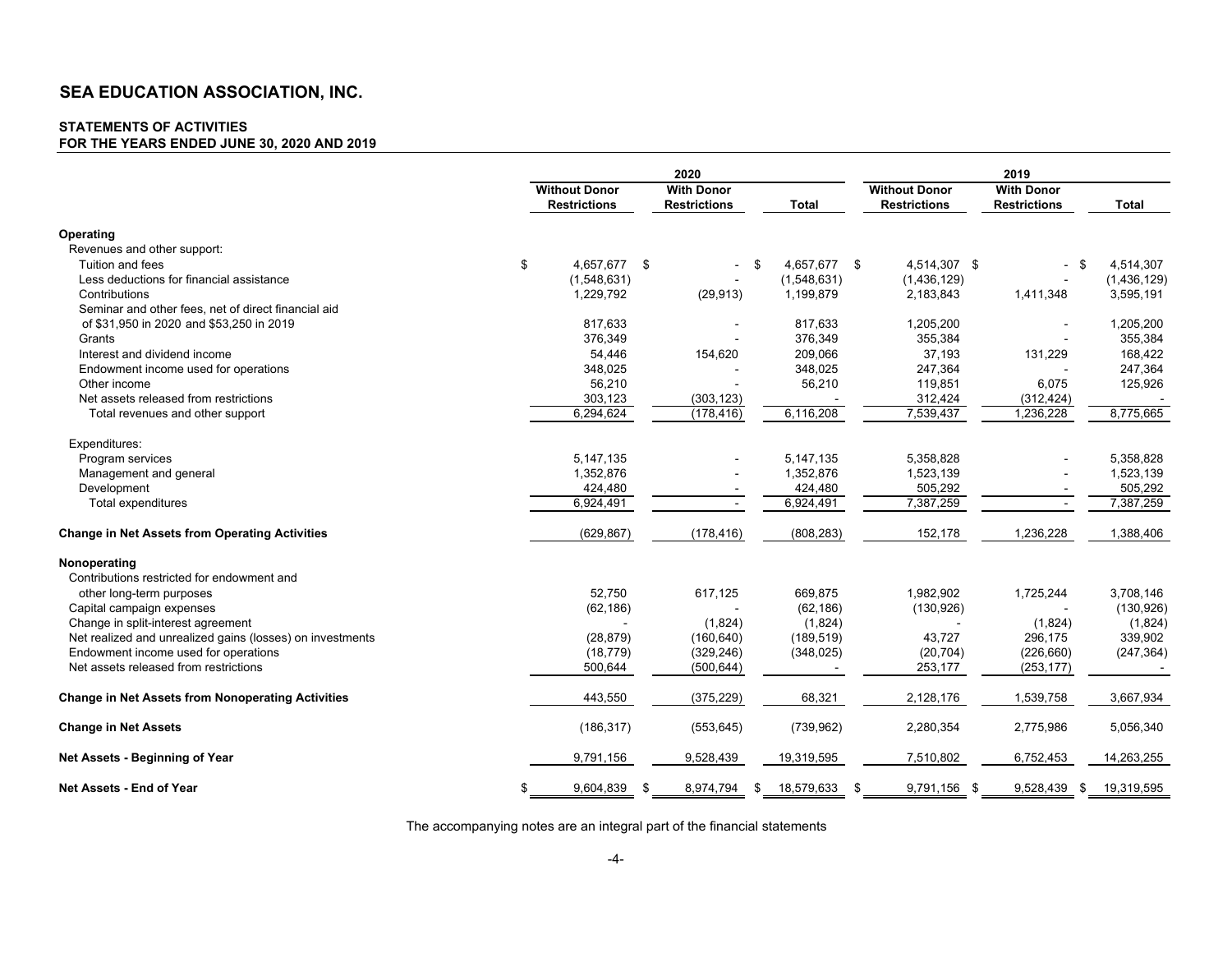#### **STATEMENTS OF FUNCTIONAL EXPENSESFOR THE YEARS ENDED JUNE 30, 2020 AND 2019**

|                                                       |    |                            |                                  | 2020 |                    |                  | 2019  |                            |      |                                  |      |             |       |           |        |  |  |  |  |  |  |  |  |  |  |  |  |              |
|-------------------------------------------------------|----|----------------------------|----------------------------------|------|--------------------|------------------|-------|----------------------------|------|----------------------------------|------|-------------|-------|-----------|--------|--|--|--|--|--|--|--|--|--|--|--|--|--------------|
|                                                       |    | Program<br><b>Services</b> | <b>Management</b><br>and General |      | <b>Development</b> | <b>Total</b>     |       | Program<br><b>Services</b> |      | <b>Management</b><br>and General |      | Development |       |           |        |  |  |  |  |  |  |  |  |  |  |  |  | <b>Total</b> |
|                                                       |    |                            |                                  |      |                    |                  |       |                            |      |                                  |      |             |       |           |        |  |  |  |  |  |  |  |  |  |  |  |  |              |
| Salaries and wages                                    | S  | 2,309,129                  | \$<br>794,305                    | - \$ | 315,509 \$         | 3,418,943        | \$    | 2,219,454                  | - \$ | 853,150                          | - \$ | 352,647     | -\$   | 3,425,251 |        |  |  |  |  |  |  |  |  |  |  |  |  |              |
| Payroll taxes                                         |    | 170,148                    | 54,156                           |      | 22,378             | 246,682          |       | 168,344                    |      | 60,069                           |      | 24,686      |       | 253,099   |        |  |  |  |  |  |  |  |  |  |  |  |  |              |
| Pension plan contributions                            |    | 41,259                     | 17,947                           |      | 7,932              | 67,138           |       | 51,178                     |      | 24,415                           |      | 10,700      |       | 86,293    |        |  |  |  |  |  |  |  |  |  |  |  |  |              |
| Other employee benefits                               |    | 174,507                    | 62,937                           |      | 30,178             | 267,622          |       | 175,663                    |      | 94,019                           |      | 39,435      |       | 309,117   |        |  |  |  |  |  |  |  |  |  |  |  |  |              |
| Total personnel expenses                              |    | 2,695,043                  | 929,345                          |      | 375,997            | 4,000,385        |       | 2,614,639                  |      | 1,031,653                        |      | 427,468     |       | 4,073,760 |        |  |  |  |  |  |  |  |  |  |  |  |  |              |
| Academic fees                                         |    | 30,900                     |                                  |      |                    | 30,900           |       | 36,900                     |      |                                  |      |             |       | 36,900    |        |  |  |  |  |  |  |  |  |  |  |  |  |              |
| Advertising                                           |    |                            | 45,126                           |      |                    | 45,126           |       |                            |      | 55,978                           |      |             |       | 55,978    |        |  |  |  |  |  |  |  |  |  |  |  |  |              |
| Bad debt expense                                      |    |                            |                                  |      |                    | 1,500            |       |                            |      |                                  |      |             | 1,500 |           |        |  |  |  |  |  |  |  |  |  |  |  |  |              |
| Bank and other fees                                   |    |                            | 22,955                           |      |                    | 22,955           |       |                            |      | 24,323                           |      |             |       | 24,323    |        |  |  |  |  |  |  |  |  |  |  |  |  |              |
| Computer support and service                          |    | 61,781                     | 24,706                           |      | 5,148              | 91,635           |       | 47,495                     |      | 20,807                           |      | 4,019       |       | 72,321    |        |  |  |  |  |  |  |  |  |  |  |  |  |              |
| Conferences, events and meetings                      |    | 1,454                      | 10,480                           |      | 3,430              | 15,364           |       | 2,211                      |      | 35,101                           |      | 5,148       |       | 42,460    |        |  |  |  |  |  |  |  |  |  |  |  |  |              |
| Educational development                               |    | 47,872                     | 1,900                            |      |                    | 49,772<br>39,044 | 4,492 |                            |      |                                  |      |             |       |           | 43,536 |  |  |  |  |  |  |  |  |  |  |  |  |              |
| Food                                                  |    | 228,509                    |                                  |      |                    | 228,509          |       | 280,706                    |      |                                  |      |             |       | 280,706   |        |  |  |  |  |  |  |  |  |  |  |  |  |              |
| Fuel                                                  |    | 85,192                     |                                  |      |                    | 85,192           |       | 120,742                    |      |                                  |      |             |       | 120,742   |        |  |  |  |  |  |  |  |  |  |  |  |  |              |
| Grants                                                |    | 221,029                    |                                  |      |                    | 221,029          |       | 319,373                    |      |                                  |      |             |       | 319,373   |        |  |  |  |  |  |  |  |  |  |  |  |  |              |
| Insurance                                             |    | 262,818                    | 19,608                           |      |                    | 282,426          |       | 254,875                    |      | 19,336                           |      |             |       | 274,211   |        |  |  |  |  |  |  |  |  |  |  |  |  |              |
| Interest and amortization of deferred financing costs |    |                            |                                  |      |                    |                  |       | 85,376                     |      |                                  |      |             |       | 85,376    |        |  |  |  |  |  |  |  |  |  |  |  |  |              |
| Library fees and supplies                             |    | 25,524                     |                                  |      |                    | 25,524           |       | 24,682                     |      |                                  |      |             |       | 24,682    |        |  |  |  |  |  |  |  |  |  |  |  |  |              |
| Miscellaneous                                         |    | 10,728                     | 23,270                           |      | 1,126              | 35,124           |       | 22,494                     |      | 34,447                           |      | 4,399       |       | 61,340    |        |  |  |  |  |  |  |  |  |  |  |  |  |              |
| Occupancy                                             |    | 77,670                     | 12,472                           |      | 8.178              | 98,320           |       | 120,676                    |      | 19,262                           |      | 12,911      |       | 152,849   |        |  |  |  |  |  |  |  |  |  |  |  |  |              |
| Postage and shipping                                  |    | 6,349                      | 8,833                            |      | 5,630              | 20,812           |       | 6,552                      |      | 12,170                           |      | 7,404       |       | 26,126    |        |  |  |  |  |  |  |  |  |  |  |  |  |              |
| Printing and publications                             |    |                            | 33,817                           |      | 8,331              | 42,148           |       |                            |      | 30,612                           |      | 12,201      |       | 42,813    |        |  |  |  |  |  |  |  |  |  |  |  |  |              |
| Professional fees                                     |    | 20,040                     | 113,491                          |      |                    | 133,531          |       | 9,069                      |      | 121,627                          |      | 335         |       | 131,031   |        |  |  |  |  |  |  |  |  |  |  |  |  |              |
| Ship supplies                                         |    | 159,211                    |                                  |      |                    | 159,211          |       | 177,379                    |      |                                  |      |             |       | 177,379   |        |  |  |  |  |  |  |  |  |  |  |  |  |              |
| Shipboard maintenance and repairs                     |    | 254,359                    |                                  |      |                    | 254,359          |       | 121,987                    |      |                                  |      |             |       | 121,987   |        |  |  |  |  |  |  |  |  |  |  |  |  |              |
| Supplies                                              |    | 66,375                     | 2,343                            |      | 798                | 69,516           |       | 95,874                     |      | 2,108                            |      | 619         |       | 98,601    |        |  |  |  |  |  |  |  |  |  |  |  |  |              |
| Telephone                                             |    | 18,565                     | 4,873                            |      | 1,805              | 25,243           |       | 27,739                     |      | 7,718                            |      | 4,256       |       | 39,713    |        |  |  |  |  |  |  |  |  |  |  |  |  |              |
| Travel                                                |    | 265,369                    | 75,667                           |      | 11,627             | 352,663          |       | 315,558                    |      | 74,680                           |      | 23,052      |       | 413,290   |        |  |  |  |  |  |  |  |  |  |  |  |  |              |
| Website services                                      |    |                            | 7,726                            |      |                    | 7,726            |       |                            |      | 11,903                           |      | 1,195       |       | 13,098    |        |  |  |  |  |  |  |  |  |  |  |  |  |              |
| Total expenses before depreciation                    |    | 4,538,788                  | 1,336,612                        |      | 422,070            | 6,297,470        |       | 4,723,371                  |      | 1,507,717                        |      | 503,007     |       | 6,734,095 |        |  |  |  |  |  |  |  |  |  |  |  |  |              |
| Depreciation                                          |    | 608,347                    | 16,264                           |      | 2,410              | 627,021          |       | 635,457                    |      | 15,422                           |      | 2,285       |       | 653,164   |        |  |  |  |  |  |  |  |  |  |  |  |  |              |
| <b>Total Expenses</b>                                 | \$ | 5,147,135                  | \$<br>1,352,876                  | \$   | 424,480            | \$<br>6,924,491  | \$    | 5,358,828                  | \$   | 1,523,139                        | \$   | 505,292     | \$    | 7,387,259 |        |  |  |  |  |  |  |  |  |  |  |  |  |              |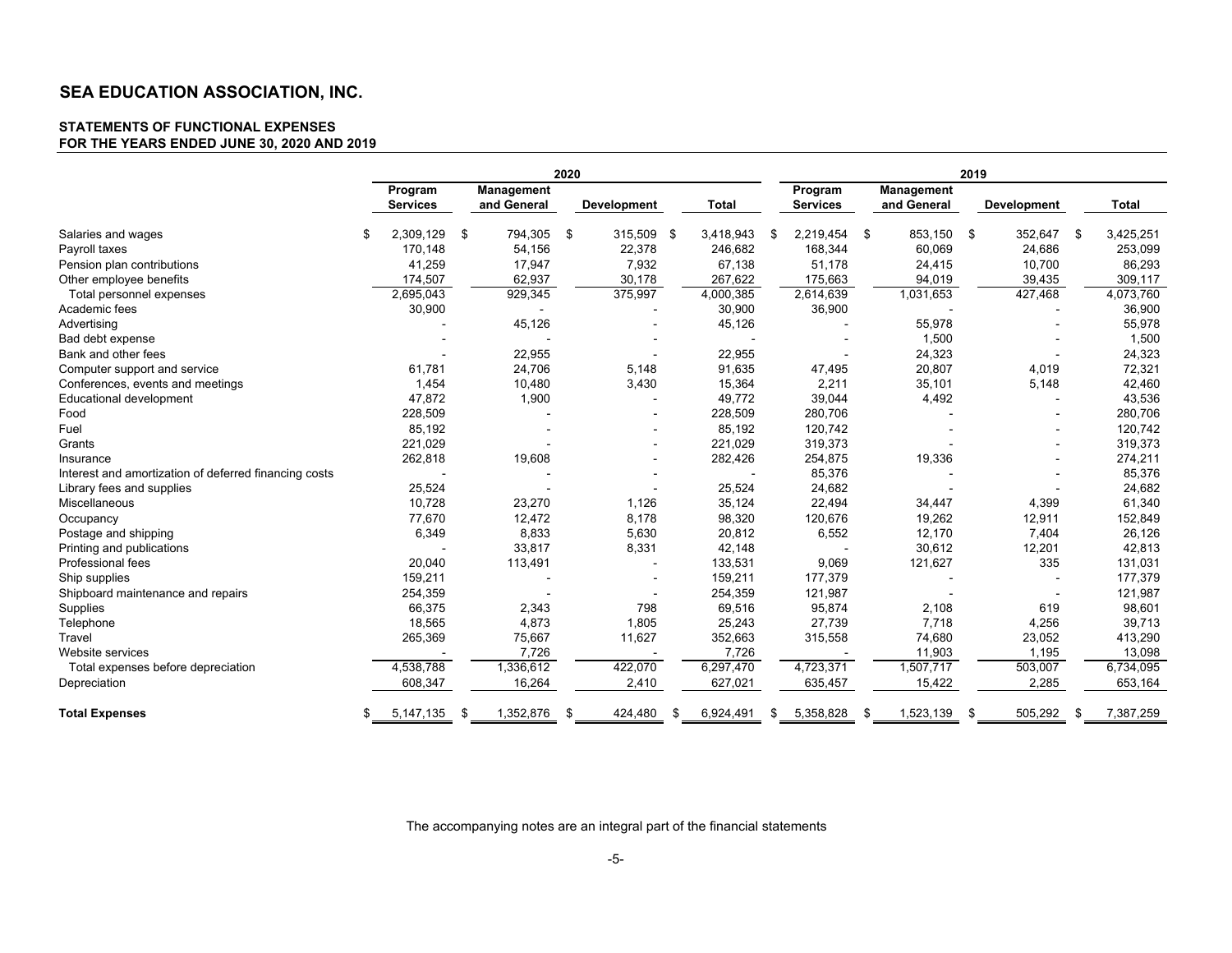#### **STATEMENTS OF CASH FLOWS FOR THE YEARS ENDED JUNE 30, 2020 AND 2019**

|                                                                                    | 2020                  | 2019          |
|------------------------------------------------------------------------------------|-----------------------|---------------|
| <b>Cash Flows from Operating Activities</b>                                        |                       |               |
| Change in net assets                                                               | \$<br>$(739, 962)$ \$ | 5,056,340     |
| Adjustments to reconcile the change in net assets to net cash                      |                       |               |
| provided by (used in) operating activities:                                        |                       |               |
| Depreciation                                                                       | 627,021               | 653,164       |
| Amortization of deferred financing costs                                           |                       | 71,851        |
| Net realized and unrealized gains (losses) on investments                          | 189,519               | (339,902)     |
| Bad debt expense                                                                   |                       | 1,500         |
| Contributions restricted for endowment and other                                   |                       |               |
| long-term purposes                                                                 | (669, 875)            | (3,708,146)   |
| (Increase) decrease in operating assets:                                           |                       |               |
| Contributions receivable                                                           | 329,622               | (240, 922)    |
| Prepaid expenses and other receivables                                             | (19, 946)             | 32,989        |
| Increase (decrease) in operating liabilities:                                      |                       |               |
| Accounts payable and accrued expenses                                              | 9,769                 | (59, 984)     |
| Accrued compensated absences                                                       | (39, 538)             |               |
| Advance tuition and deposits                                                       | (897, 951)            | 312,441       |
| Deferred contribution and grant revenue                                            | 107,094               | 46,256        |
| Net cash provided by (used in) operating activities                                | (1, 104, 247)         | 1,825,587     |
| <b>Cash Flows from Investing Activities</b>                                        |                       |               |
| Purchases of property, vessels and equipment                                       | (656,092)             | (314,003)     |
| Purchases of investments                                                           | (6,953,156)           | (895, 516)    |
| Proceeds from sale of investments                                                  | 5,631,156             | 478,511       |
| Net cash used in investing activities                                              | (1,978,092)           | (731,008)     |
| <b>Cash Flows from Financing Activities</b>                                        |                       |               |
| Proceeds from contributions restricted for endowment and                           |                       |               |
| other long-term purposes                                                           | 1,649,989             | 1,975,048     |
| Proceeds from long-term debt                                                       | 787,152               |               |
| Payments on note payable                                                           |                       | (1, 337, 093) |
| Net cash provided by financing activities                                          | 2,437,141             | 637,955       |
| <b>Change in Cash and Cash Equivalents</b>                                         | (645, 198)            | 1,732,534     |
| <b>Cash and Cash Equivalents - Beginning of Year</b>                               | 2,880,017             | 1,147,483     |
| <b>Cash and Cash Equivalents - End of Year</b>                                     | \$<br>2,234,819 \$    | 2,880,017     |
| <b>Supplemental Disclosures of Cash Flow Information</b><br>Cash paid for interest | \$                    | \$<br>13,525  |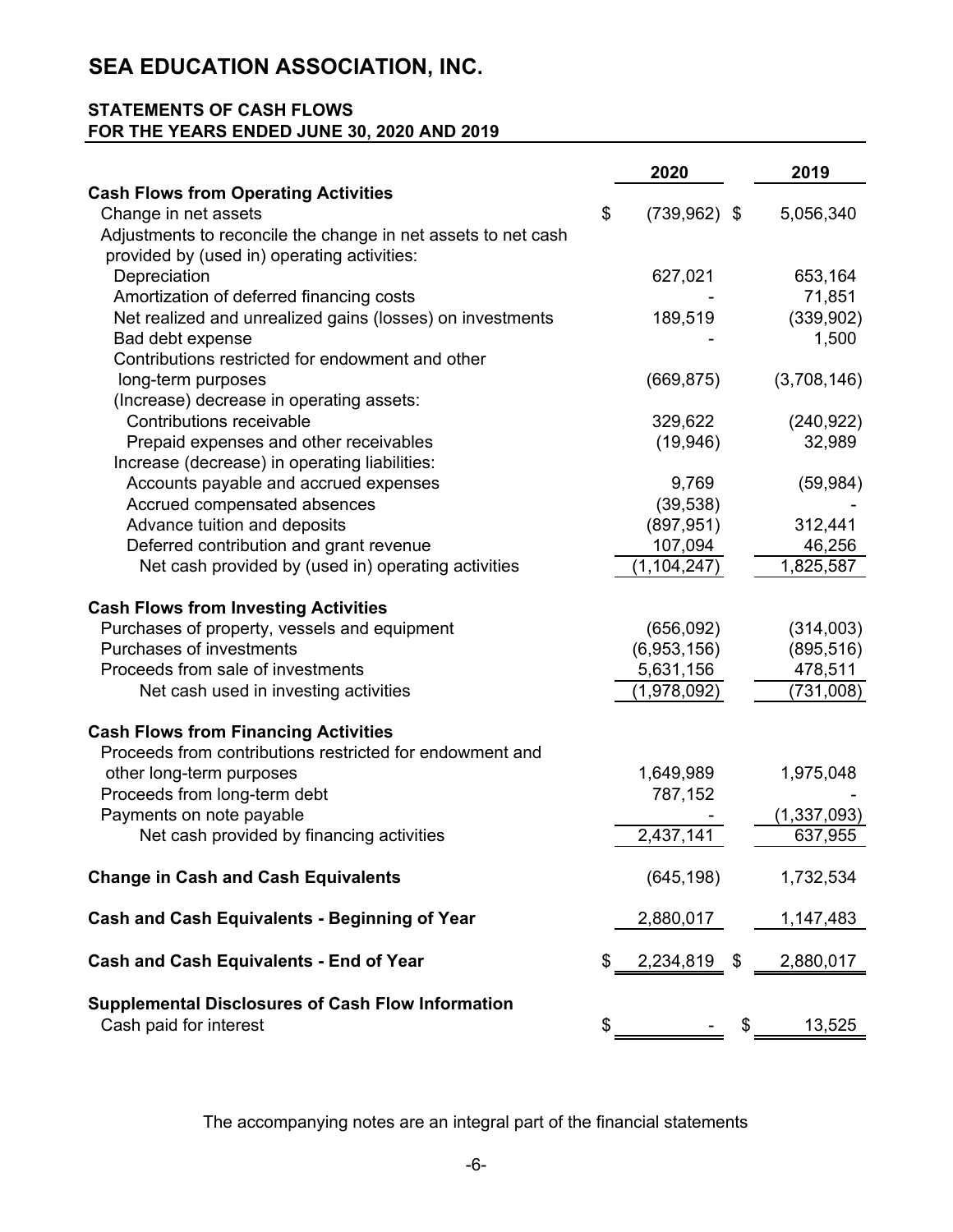#### **NOTES TO FINANCIAL STATEMENTS**

#### **NOTE 1 - GENERAL**

Sea Education Association, Inc. (the Association) is a Massachusetts nonprofit educational institution dedicated to exploration, understanding and stewardship of the oceans, and to the study of humanity's relationship with the oceans. The Association offers college students an interdisciplinary curriculum, on shore and at sea aboard tall ships, that provides challenging voyages of scientific discovery, academic rigor and personal growth. In addition, the Association also provides summer programs for high school students.

#### **NOTE 2 - SUMMARY OF SIGNIFICANT ACCOUNTING POLICIES**

#### **Change in Accounting Principle**

In June 2018, the Financial Accounting Standards Board issued Accounting Standards Update (ASU) No. 2018-08, *Not-for-Profit Entities (Topic 958): Clarifying the Scope and Accounting Guidance for Contributions Received and Contributions Made*. The amendment clarifies guidance on how an entity determines whether a transfer of assets is a contribution or exchange transaction. The amendment also clarifies the determination of conditional contributions based on evaluating whether there is a right of return and a barrier to overcome. The two permitted transition methods under the new standard are the full retrospective method, in which case the standard would be applied to each prior reporting period presented and the cumulative effect of applying the standard would be recognized at the earliest period shown, or the modified prospective method, in which case the effect of applying the standard would be recognized for any agreements not completed and any new agreements entered into at the date of initial application. Management has adopted ASU 2018-08 for the year ended June 30, 2020. The amendments have been applied using the full retrospective method.

There was no cumulative effect of applying ASU 2018-08.

#### **Basis of Financial Statements**

The accompanying financial statements are presented on the accrual basis of accounting in accordance with the reporting standards for nonprofit organizations. Generally accepted accounting principles (GAAP) require classification of net assets and revenues, expenses, gains and losses into categories based on the existence or absence of donor-imposed restrictions. Accordingly, net assets and changes therein are classified as follows:

#### **Net Assets Without Donor Restrictions**

Net assets without donor restrictions represent available resources other than donor-restricted contributions. Each year, the Board of Trustees designates a portion of net assets without donor restrictions for the purpose of funds functioning as an endowment. These resources may be expended at the discretion of the Board of Trustees.

#### **Net Assets With Donor Restrictions**

Net assets with donor restrictions represent 1) contributions that are restricted by the donor as to purpose or time of expenditure 2) contributions that require that the principal be maintained in perpetuity but permit the Association to expend the income earned thereon, and 3) the accumulated investment income and gains on donor-restricted endowment assets that have not been appropriated for expenditure.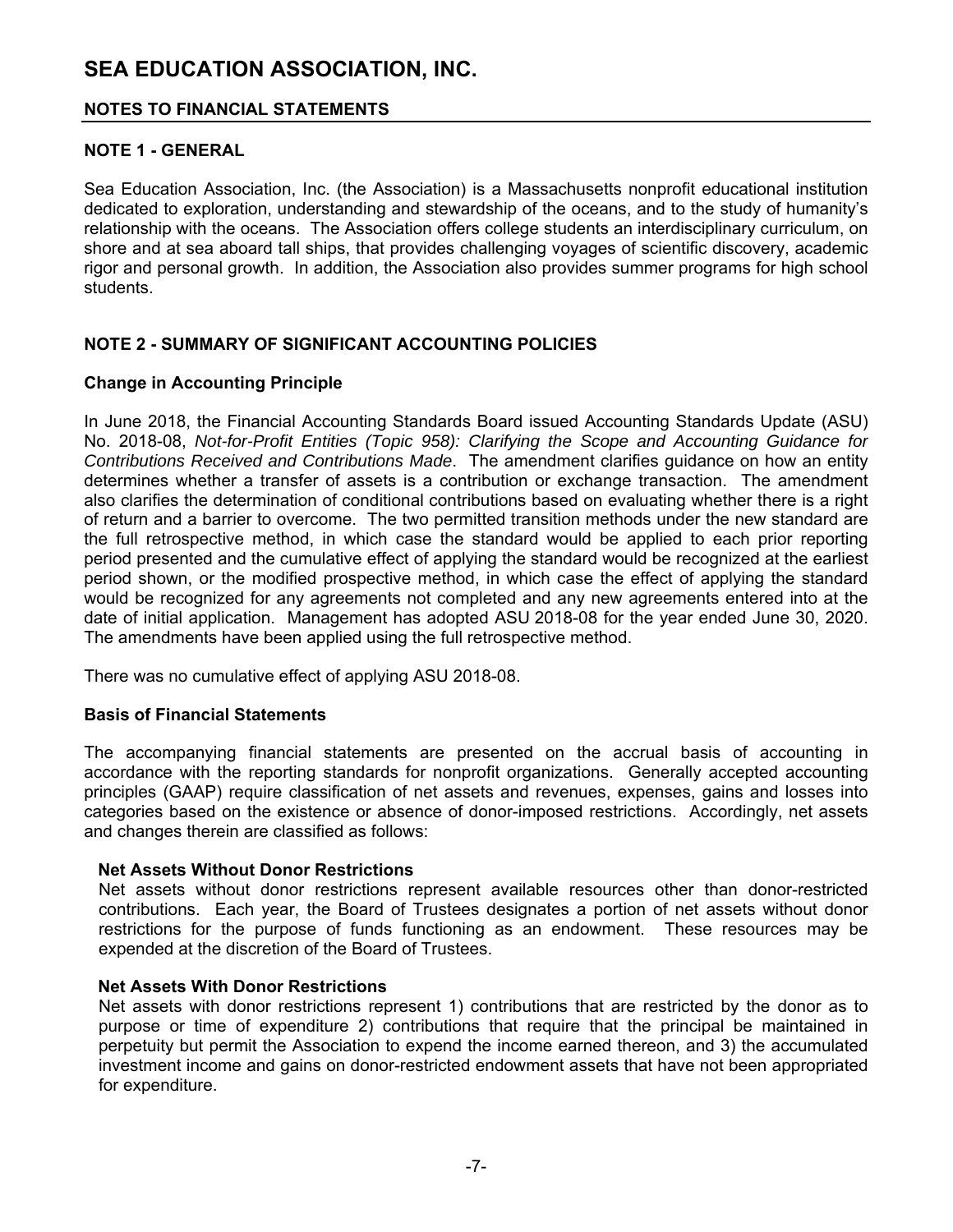#### **NOTES TO FINANCIAL STATEMENTS**

Revenues are reported as increases in net assets without donor restrictions unless use of the related assets is limited by donor-imposed restrictions. Expenses are reported as decreases in net assets without donor restrictions. Gains and losses on investments and other assets or liabilities are reported as increases or decreases in net assets without donor restrictions unless their use is restricted by explicit donor stipulations or law. Expirations of restrictions on net assets, that is, the donor-imposed stipulated purpose has been accomplished and/or the stipulated time period has elapsed, are reported as net assets released from restrictions.

#### **Operations**

The statements of activities present changes in net assets from operating and nonoperating activities. Operating activities consist of those revenues and expenses related to educational and general programs of the Association, including annual fund contributions to support these programs. It also includes interest and dividends and endowment appreciation used for operations under the Association's endowment spending policy. Nonoperating activities consist of contributions for long-term purposes (e.g., facilities and endowment), any related capital campaign costs and investment results (other than those used to support operations), as well as unusual items not directly related to the Association's educational and general programs (e.g., sales of property, vessels and equipment).

#### **Use of Estimates**

The preparation of financial statements in conformity with accounting principles generally accepted in the United States of America requires management to make use of estimates and assumptions that affect the reported amounts of assets and liabilities and disclosure of contingent assets and liabilities at the date of the financial statements and the reported amounts of revenues and expenses during the reporting period. It is at least possible that the estimates will change within the next year.

#### **Contributions**

Contributions are recognized when the donor makes a donation or a promise to give (pledge) in writing to the Association that is, in substance, unconditional. Contributions that are restricted by the donor are reported as increases in net assets without donor restrictions if the restrictions expire in the reporting period in which the revenue is recognized. All other donor-restricted contributions are reported as increases in net assets with donor restrictions, depending on the nature of the restrictions. When a restriction expires, the net assets are released to net assets without donor restrictions. Conditional promises to give are not included as support until the conditions are substantially met.

Unconditional pledges are recorded net of an allowance for uncollectible amounts. Those pledges that are expected to be collected in future years are recorded at the present value of their estimated future cash flows. The discounts on those amounts are computed using interest rates applicable to the years in which the promises are received. Amortization of the discounts is included in contributions.

#### **Donated Services**

The Association received a significant amount of donated services from unpaid volunteers. No amounts have been recognized on the statements of activities because the criteria for recognition under accounting standards have not been satisfied.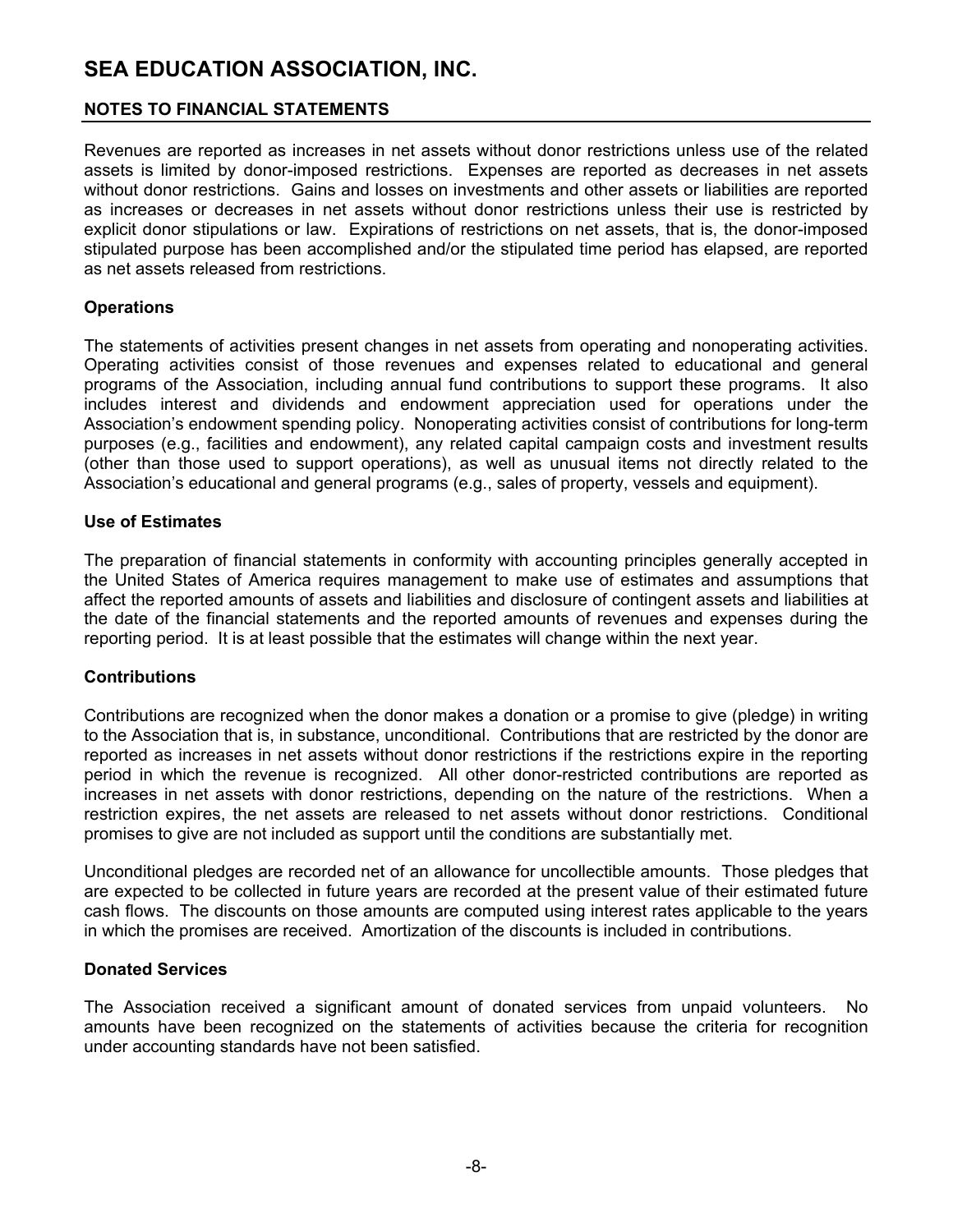#### **NOTES TO FINANCIAL STATEMENTS**

#### **Tax-Exempt Status and Income Taxes**

The Association is incorporated under the laws of the Commonwealth of Massachusetts and is qualified as a tax-exempt organization (and is classified as other than a private foundation) subject to the provisions of the Internal Revenue Code Section 501(c)(3).

#### **Cash and Cash Equivalents**

The Association considers cash and cash equivalents to be currency on hand or on deposit and all highly liquid investments with original maturities of three months or less. Cash in bank deposit accounts may, at times, exceed federally insured limits; however, the Association has not experienced any losses related to the uninsured balances. In addition, money market funds (included in cash and cash equivalents) are not federally insured.

Cash and cash equivalents designated for long-term purposes or received with donor-imposed restrictions limiting their use to long-term purposes are not considered cash and cash equivalents for purposes of the statements of cash flows.

#### **Property, Vessels and Equipment**

Purchases of property, vessels and equipment are recorded at cost. Maintenance and repairs are expensed as incurred. When items of property, vessels or equipment are sold or retired, the related cost and accumulated depreciation are removed from the accounts and any gain or loss is included in nonoperating activities.

Donations of property, vessels and equipment are recorded as support at their estimated fair value. Such donations are reported as unrestricted support unless the donor has restricted the donated asset to a specific purpose. Assets donated with explicit restrictions regarding their use and contributions of cash that must be used to acquire property, vessels and equipment are reported as with donor restriction support. The Association reports expirations of donor restrictions when the donated or acquired assets are placed in service. The Association reclassifies with donor restriction net assets to without donor restriction net assets at that time.

The Association provides for depreciation on a straight-line basis over various estimated useful lives as follows:

| Administrative and classroom facilities | 3-31.5 years  |
|-----------------------------------------|---------------|
| Housing buildings                       | 10-27.5 years |
| Housing furnishings                     | 5-7 years     |
| Equipment                               | 3-20 years    |
| Motor vehicles                          | 10 years      |
| Vessels                                 | 3-40 years    |

#### **Investment Valuation and Income Recognition**

Investments are reported at fair value. Fair value is the price that would be received to sell an asset or paid to transfer a liability in an orderly transaction between market participants at the measurement date. See Note 6 for a discussion of fair value measurements.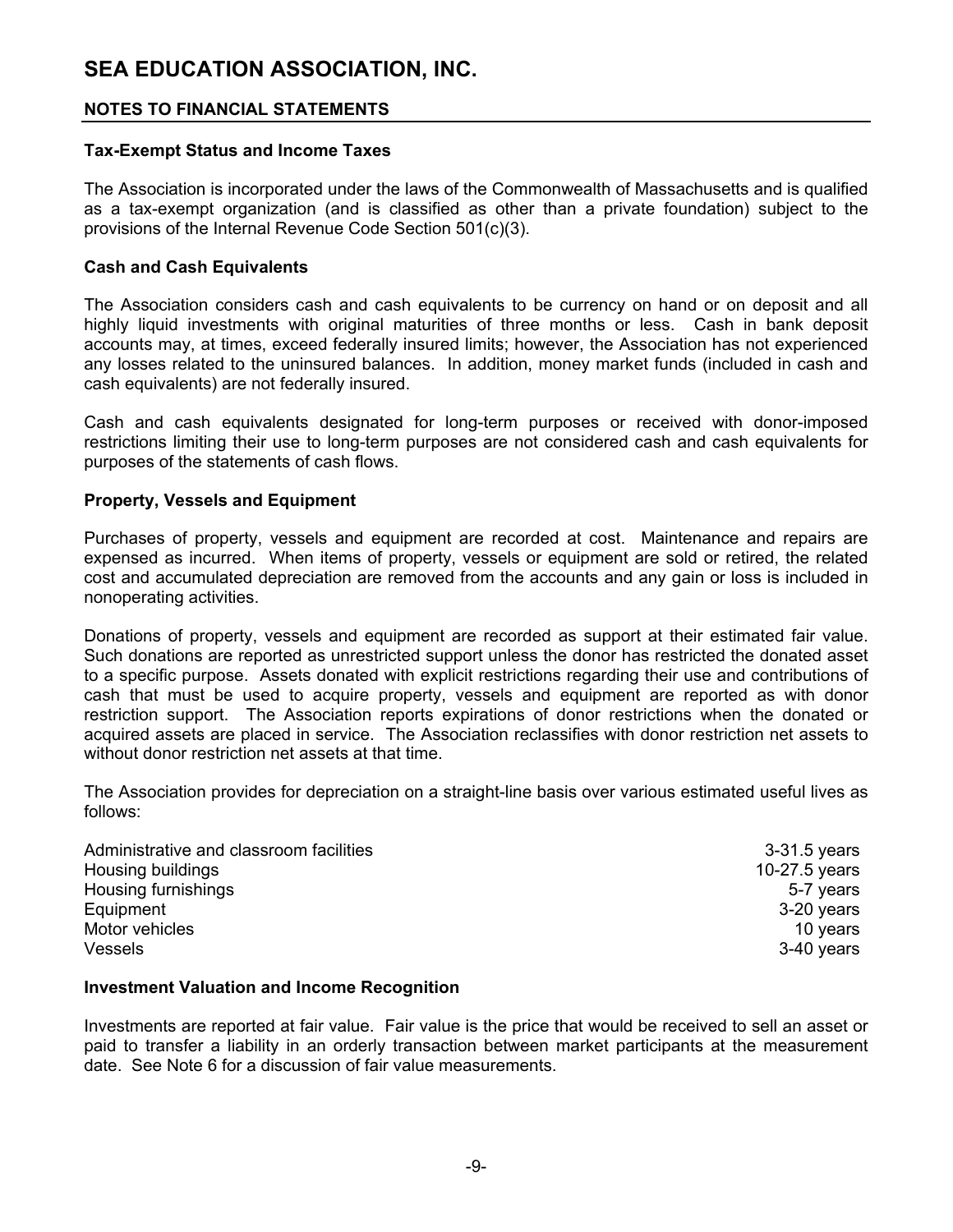#### **NOTES TO FINANCIAL STATEMENTS**

Purchases and sales of securities are recorded on the trade date basis. Interest income is recorded on the accrual basis. Dividends are recorded on the ex-dividend date. Realized and unrealized gains (losses) include the Association's gains and losses on investments bought and sold as well as held during the year.

Investment securities are exposed to various risks such as interest rate, market and credit risks. Due to the level of risk associated with certain investment securities, it is possible that changes in value of investment securities could occur in the near term, and that such change could materially affect investment balances and activity included in the financial statements. Realized gains and losses are determined using the average cost basis and are presented net of management and custodial fees. Purchases and sales of securities are accounted for using the trade date.

#### **Endowment**

The Association's endowment funds include both donor-restricted endowment funds and funds designated by the Board of Trustees to function as endowments. As required by GAAP, net assets associated with endowment funds, including funds designated by the Board of Trustees to function as endowments, are classified and reported based on the existence or absence of donor-imposed restrictions.

The Association classifies, as net assets with donor restrictions, the original value of gifts donated to the permanent endowment and the original value of subsequent gifts to the permanent endowment. The remaining portion of the donor-restricted endowment fund that is not classified in permanent endowment is classified as net assets with donor restrictions until those amounts are appropriated for expenditure by the Association's spending policy and in accordance with the original restriction on the gift.

The Association has adopted investment and spending policies for endowment assets that attempt to provide a predictable stream of funding to programs supported by its endowment, while seeking to maintain the purchasing power of the endowment assets. Endowment assets include those assets of donor-restricted funds that the Association must hold in perpetuity as well as board-designated funds. Under this policy, as approved by the Board of Trustees, the endowment assets are invested in a manner that is intended to enhance or preserve the long-term purchasing power, while assuming a moderate level of investment risk.

To satisfy its long-term, rate-of-return objectives, the Association relies on a total return strategy in which investment returns are achieved through both capital appreciation (realized and unrealized) and current yield (interest and dividends). The Association targets a diversified asset allocation that includes equity, fixed income and cash-based investments to achieve its long-term return objectives within prudent risk constraints.

The Association has a policy of appropriating for distribution a percentage of its endowment fund's average fair value over the prior three years through the third quarter in the fiscal year in which the distribution is planned. In establishing this policy, the Association considered the long-term expected return on its endowment. For the years ended June 30, 2020 and 2019, the Board approved a 5% spending policy.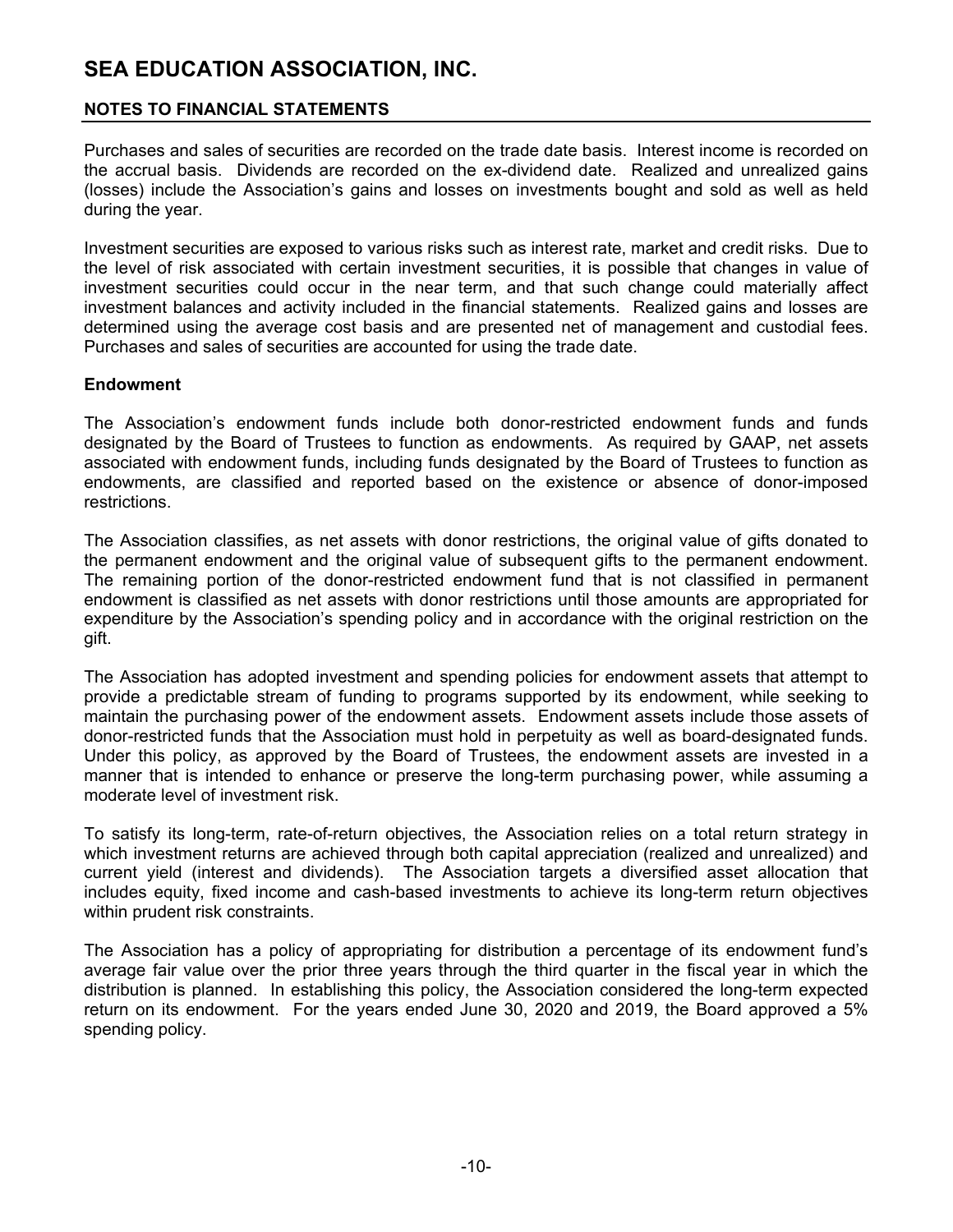#### **NOTES TO FINANCIAL STATEMENTS**

#### **Revenue Recognition**

Tuition and fees are generally billed and deferred in advance of services provided and recognized in revenue when earned.

#### **Financial Assistance**

The Association awards financial assistance to a number of students each year based on a variety of factors, such as need and ability. These awards are determined by the Association's management and are recorded as a reduction of tuition revenue on the statements of activities.

#### **Grant Activity**

Federal and other grant funds are received on a cost-reimbursement basis. Revenue is recognized to the extent of funds expended under the award terms. Upon completion or expiration of a grant, unexpended funds are not available to the Association.

Grants and contracts normally provide for the recovery of direct and indirect costs subject to audit. The Association recognizes revenue associated with direct costs as the related costs are incurred. Recovery of related indirect costs is generally recorded at fixed rates negotiated with the granting authority.

#### **Advertising**

Advertising costs are expensed as incurred. Advertising expense was \$45,128 and \$55,979 for the years ended June 30, 2020 and 2019, respectively.

#### **Functional Allocation of Expenses**

The costs of providing the various programs and other activities are summarized on a functional basis on the statements of activities and the statements of functional expenses. Accordingly, certain costs are allocated among the programs and supporting services benefited based on direct costs, usage and other factors. Such allocations are determined by management on an equitable basis.

The expenses that are allocated include the following:

Total personnel costs Time and effort Time and effort Time and effort Time and effort Occupancy Square footage Control of the Square footage Square footage Square footage Square footage Supplies **Historical usage** Computer support and service **Historical usage** Historical usage Depreciation **Solution** Square footage **Square footage** Square footage **Square footage** 

#### **Expense** Method of Allocation **Method of Allocation**

#### **Subsequent Events**

Management has evaluated subsequent events through September 16, 2020, the date which the financial statements were available for issue, noting no events requiring adjustment to, or disclosure in, the financial statements.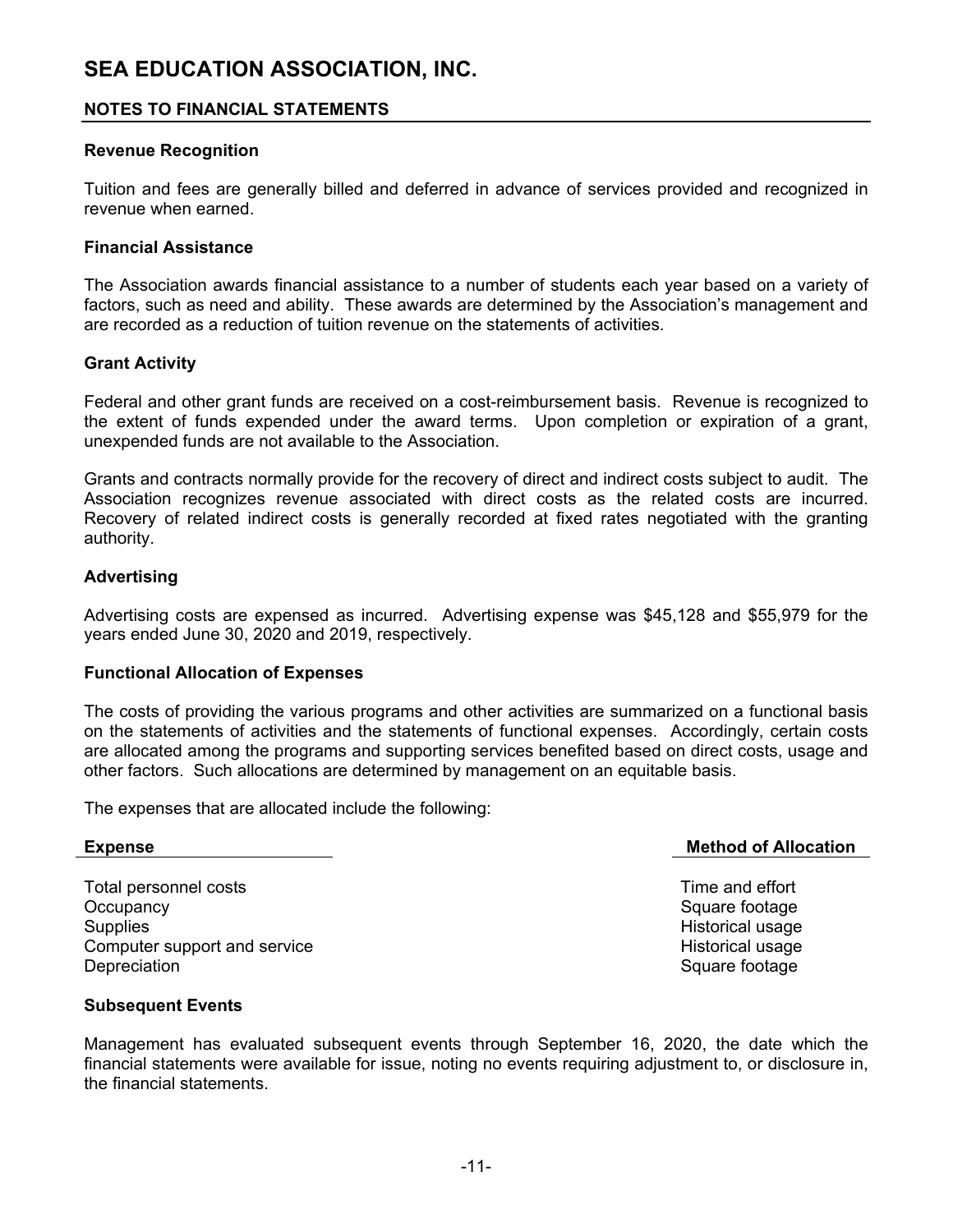#### **NOTES TO FINANCIAL STATEMENTS**

#### **NOTE 3 - CASH AND CASH EQUIVALENTS**

At June 30, 2020 and 2019, cash and cash equivalents consisted of the following:

|                                                   |   | 2020                 | 2019                |
|---------------------------------------------------|---|----------------------|---------------------|
| Currency on hand or deposit<br>Money market funds | S | 161,686<br>2,073,133 | 91,494<br>2,788,523 |
|                                                   |   | 2,234,819            | \$<br>2,880,017     |

#### **NOTE 4 - CONTRIBUTIONS RECEIVABLE AND DEFERRED CONTRIBUTION AND GRANT REVENUE**

At June 30, 2020 and 2019, contributions receivable included the following:

|                                                                                                                                                                               | 2020                                     |     | 2019                                  |
|-------------------------------------------------------------------------------------------------------------------------------------------------------------------------------|------------------------------------------|-----|---------------------------------------|
| Contributions receivable before unamortized discount<br>Less unamortized discount (using discount rates of 3.0%)<br>Less allowance for uncollectible contributions receivable | \$<br>2,254,166<br>(33,928)<br>(103,082) | \$  | 3,711,565<br>(105, 820)<br>(178, 853) |
| <b>Net Contributions Receivable</b>                                                                                                                                           | \$<br>2,117,156                          | \$. | 3,426,892                             |
|                                                                                                                                                                               | 2020                                     |     | 2019                                  |
|                                                                                                                                                                               |                                          |     |                                       |
| Amounts due in:<br>Less than one year<br>One to five years                                                                                                                    | \$<br>1,740,454<br>513,712               | S   | 1,643,809<br>2,067,756                |

For the year ended June 30, 2020, 13% of total contribution revenue was derived from one donor. For the year ended June 30, 2019, 62% of total contribution revenue was derived from four donors, and \$1,700,000 was outstanding from two of the donors as of June 30, 2019.

Conditional contributions and grants received by the Association were reported as deferred contribution and grant revenue on the statements of financial position. The balances at June 30, 2020 and 2019 of \$197,749 and \$90,655, respectively, consisted of contributions and nonfederal grant funds which are required to be returned to the donors or granting authorities if certain conditions are not met by the Association. As a result, they have been recorded within deferred contribution and grant revenue until such conditions have been met.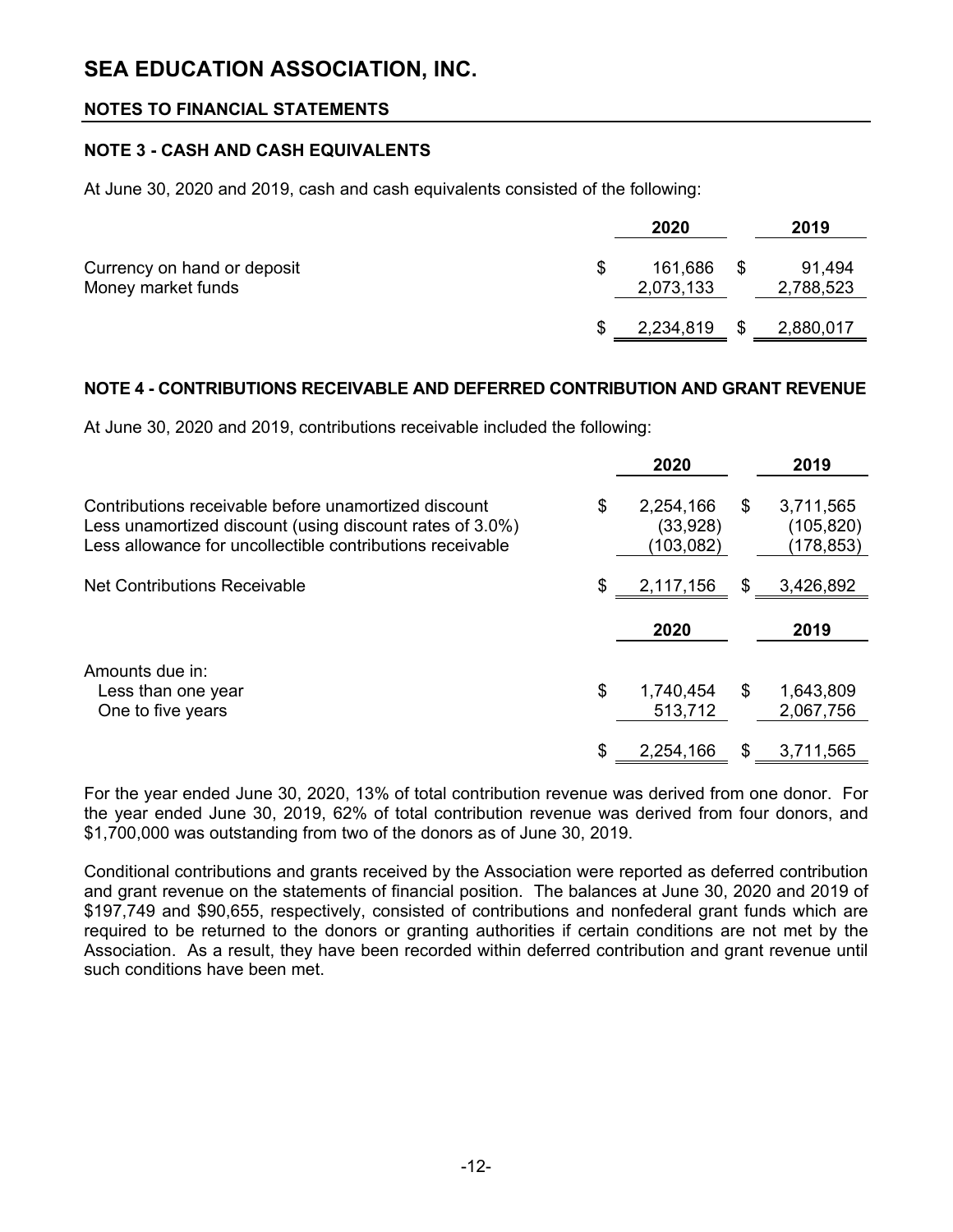#### **NOTES TO FINANCIAL STATEMENTS**

#### **NOTE 5 - PROPERTY, VESSELS AND EQUIPMENT**

At June 30, 2020 and 2019, property, vessels and equipment consisted of the following:

|                                           | 2020            | 2019            |
|-------------------------------------------|-----------------|-----------------|
| Property and equipment:                   |                 |                 |
| Land                                      | \$<br>190,484   | \$<br>190,484   |
| Administrative and classroom facilities   | 2,328,920       | 2,175,784       |
| Housing buildings                         | 1,130,494       | 1,130,494       |
| Housing furnishings                       | 75,697          | 75,697          |
| Maintenance equipment                     | 58,555          | 58,555          |
| Office equipment                          | 652,444         | 665,988         |
| Classroom equipment                       | 227,903         | 227,903         |
| Motor vehicles                            | 18,599          | 18,599          |
| Projects in process                       |                 | 11,979          |
| Total property and equipment              | 4,683,096       | 4,555,483       |
| Less accumulated depreciation             | 3,960,084       | 3,866,584       |
| Net property and equipment                | 723,012         | 688,899         |
| Vessels and oceanographic equipment:      |                 |                 |
| <b>Vessels</b>                            | 15,998,324      | 15,352,912      |
| Oceanographic equipment                   | 1,988,318       | 2,023,146       |
| Projects in process                       |                 | 167,804         |
| Total vessels and oceanographic equipment | 17,986,642      | 17,543,862      |
| Less accumulated depreciation             | 11,340,419      | 10,892,597      |
| Net vessels and oceanographic equipment   | 6,646,223       | 6,651,265       |
| Net Property, Vessels and Equipment       | \$<br>7,369,235 | \$<br>7,340,164 |
|                                           |                 |                 |

Depreciation expense for the years ended June 30, 2020 and 2019 was \$627,021 and \$653,164, respectively.

Projects in process as of June 30, 2019 consisted of costs related to the Seaman's improvement project and small improvements on the campus.

#### **NOTE 6 - INVESTMENTS AND FAIR VALUE MEASUREMENTS**

Investments consisted of the following at June 30, 2020 and 2019:

|                                               |   | 2020                   |    | 2019                   |
|-----------------------------------------------|---|------------------------|----|------------------------|
| Endowment funds (Note 7)<br>Other investments | S | 5,963,969<br>2,078,901 | \$ | 5,889,818<br>1,020,569 |
| Total Investments                             |   | 8,042,868              | S  | 6,910,387              |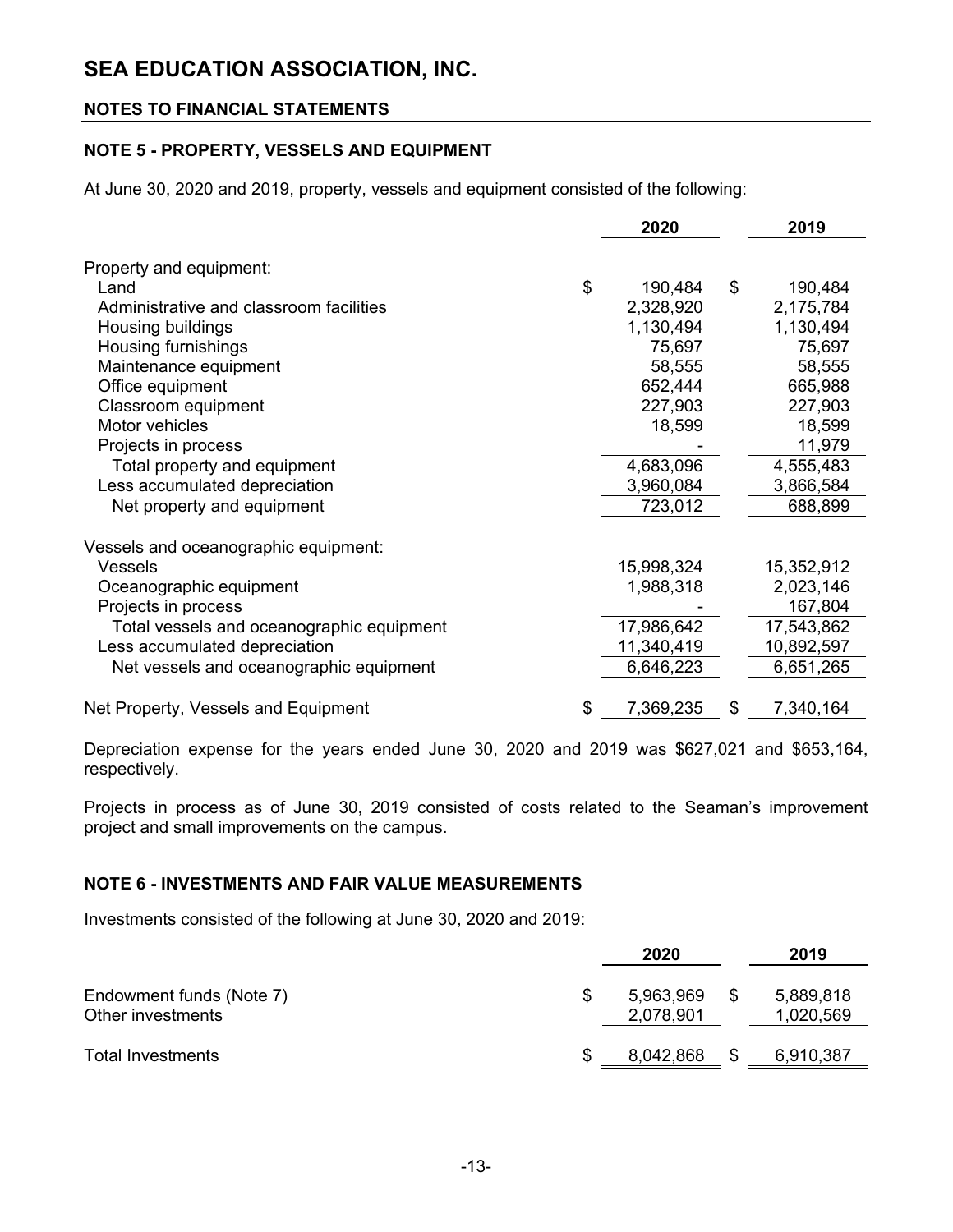#### **NOTES TO FINANCIAL STATEMENTS**

Generally accepted accounting principles establish a framework for measuring fair value. That framework provides a fair value hierarchy that prioritizes the inputs to valuation techniques used to measure fair value. The hierarchy gives the highest priority to unadjusted quoted prices in active markets for identical assets or liabilities (Level 1 measurements) and the lowest priority to unobservable inputs (Level 3 measurements). The three levels of the fair value hierarchy are described below:

#### **Level 1**

Inputs to the valuation methodology are unadjusted quoted prices for identical assets or liabilities in active markets that the Association has the ability to access.

#### **Level 2**

Inputs to the valuation methodology include:

- Quoted prices for similar assets or liabilities in active markets;
- Quoted prices for identical or similar assets or liabilities in inactive markets;
- $\bullet$  Inputs other than quoted prices that are observable for the asset or liability;
- Inputs that are derived principally from or corroborated by observable market data by correlation or other means.

If the asset or liability has a specified (contractual) term, the Level 2 input must be observable for substantially the full term of the asset or liability.

#### **Level 3**

Inputs to the valuation methodology are unobservable and significant to the fair value measurement.

The asset's or liability's fair value measurement level within the fair value hierarchy is based on the lowest level of any input that is significant to the fair value measurement. Valuation techniques used need to maximize the use of observable inputs and minimize the use of unobservable inputs.

The following is a description of the valuation methodology used for financial instruments measured at fair value:

#### **Investments**

Investments in marketable securities with readily determinable fair values and all investments in debt securities are reported at fair value on the statements of financial position. Fair value is determined using the market approach, which is based on quoted prices established by major securities markets.

#### **Common Collective Trust**

The Association invests in funds managed by the Common Fund, a consortium of private schools, colleges and universities who have pooled their investments for common management, which operates common collective trusts investing in stocks, bonds and other investments. There were no investments within the common collective trust as of June 30, 2020.

There have been no changes in the methodologies used at June 30, 2020 and 2019.

The methods described above may produce a fair value calculation that may not be indicative of net realizable value or reflective of future fair values. Furthermore, while the Association believes its valuation methods are appropriate and consistent with other market participants, the use of different methodologies or assumptions to determine the fair value of certain financial instruments could result in a different fair value measurement at the reporting date.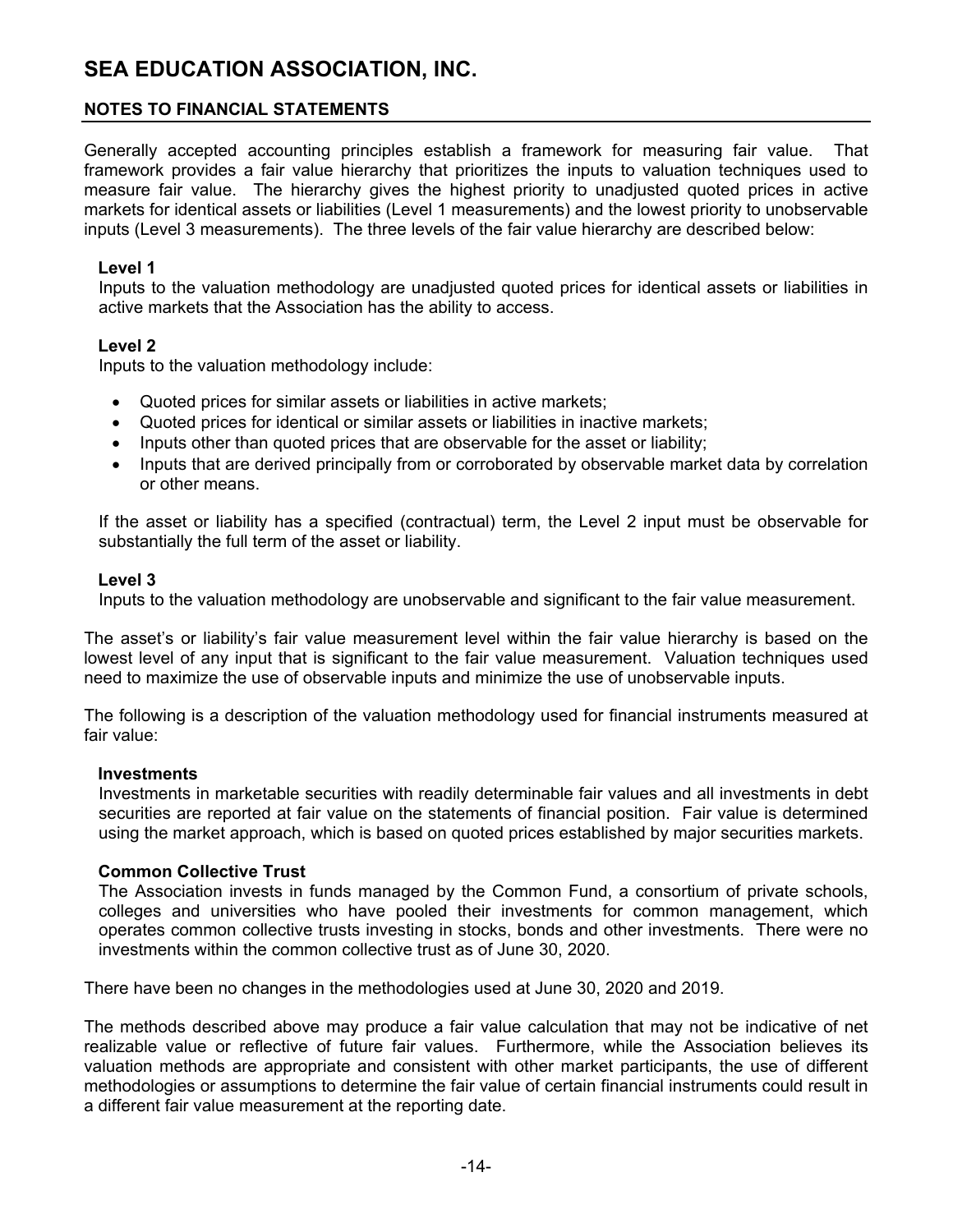#### **NOTES TO FINANCIAL STATEMENTS**

The following tables set forth by level, within the fair value hierarchy, the Association's assets at fair value as of June 30, 2020 and 2019:

|                                   |                 | 2020                                                         |                 |
|-----------------------------------|-----------------|--------------------------------------------------------------|-----------------|
|                                   | Level 1         | Level 2                                                      | <b>Total</b>    |
| Money market                      | \$<br>969,195   | \$                                                           | \$<br>969,195   |
| Equities - domestic               | 4,878,695       |                                                              | 4,878,695       |
| Equities - international          | 184,681         |                                                              | 184,681         |
| Fixed income                      | 461,400         |                                                              | 461,400         |
| Government bonds                  | 80,925          | 545,230                                                      | 626,155         |
| Corporate bonds                   |                 | 922,742                                                      | 922,742         |
| <b>Total Assets at Fair Value</b> | \$<br>6,574,896 | \$<br>1,467,972                                              | \$<br>8,042,868 |
|                                   |                 | 2019                                                         |                 |
|                                   |                 | <b>Investments</b><br><b>Measured at</b><br><b>Net Asset</b> |                 |
|                                   | Level 1         | Value (a)                                                    | Total           |
| Money market                      | \$<br>369,523   | \$                                                           | \$<br>369,523   |
| Equities - domestic               | 1,986,510       |                                                              | 1,986,510       |
| Equities - international          | 807,248         |                                                              | 807,248         |
| Fixed income                      | 2,602,386       |                                                              | 2,602,386       |
| Common collective trust           |                 | 1,144,720                                                    | 1,144,720       |
| <b>Total Assets at Fair Value</b> | \$<br>5,765,667 | \$<br>1,144,720                                              | \$<br>6,910,387 |

(a) Certain investments that are measured using the net asset value per share (or its equivalent) practical expedient have not been classified in the fair value hierarchy. The fair value amounts presented in these tables are intended to permit reconciliation of the fair value hierarchy to the amounts presented in the statements of financial position.

There were no transfers between levels of investments during the years ended June 30, 2020 and 2019.

Investments are reported at fair value. The estimated net asset value of units of the common collective trusts are based upon quoted market prices of the underlying securities, which consist primarily of publicly traded equity, fixed income and other securities. The Association has adopted authoritative guidance that permits the use of the net asset value per share or its equivalent as a practical expedient, when estimating fair value.

The Association's investments within the Common Fund have been classified as being valued as net asset value as the practical expedient. These investments are restricted to one monthly redemption on the last business day of the month, with advanced notice of at least five business days.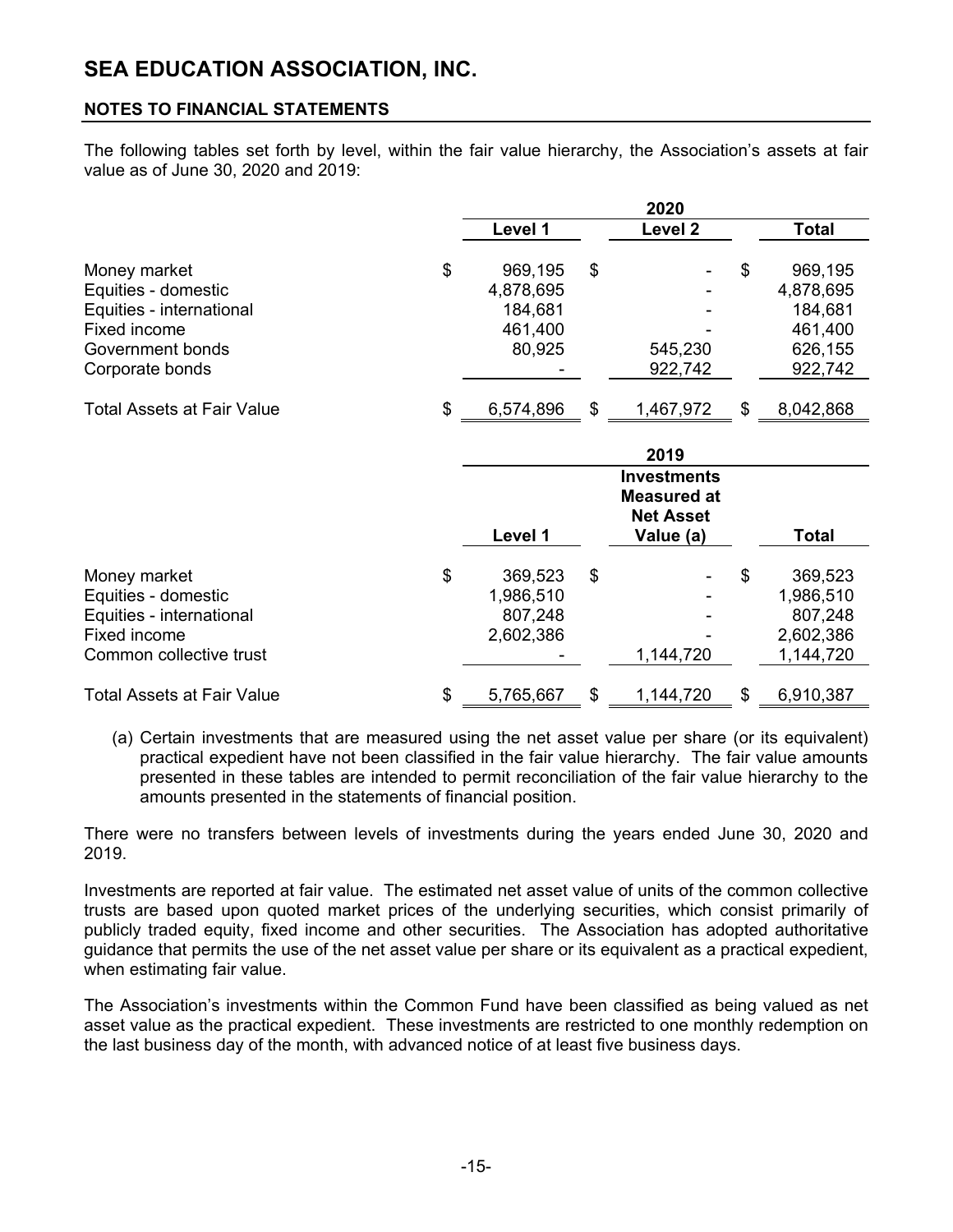#### **NOTES TO FINANCIAL STATEMENTS**

### **NOTE 7 - ENDOWMENT**

The composition of the Association's endowment investments by net asset class at June 30, 2020 and 2019 was as follows:

|                                                                      |                                             | 2020                                     |                            |
|----------------------------------------------------------------------|---------------------------------------------|------------------------------------------|----------------------------|
|                                                                      | <b>Without Donor</b><br><b>Restrictions</b> | <b>With Donor</b><br><b>Restrictions</b> | <b>Total</b>               |
| Board-designated endowment funds<br>Donor-restricted endowment funds | \$<br>116,956                               | \$<br>5,847,013                          | \$<br>116,956<br>5,847,013 |
| Total                                                                | \$<br>116,956                               | \$<br>5,847,013                          | \$<br>5,963,969            |
|                                                                      |                                             | 2019                                     |                            |
|                                                                      | <b>Without Donor</b><br><b>Restrictions</b> | <b>With Donor</b><br><b>Restrictions</b> | Total                      |
|                                                                      |                                             |                                          |                            |
| Board-designated endowment funds<br>Donor-restricted endowment funds | \$<br>98,794                                | \$<br>5,791,024                          | \$<br>98,794<br>5,791,024  |
| Total                                                                | \$<br>98,794                                | \$<br>5,791,024                          | \$<br>5,889,818            |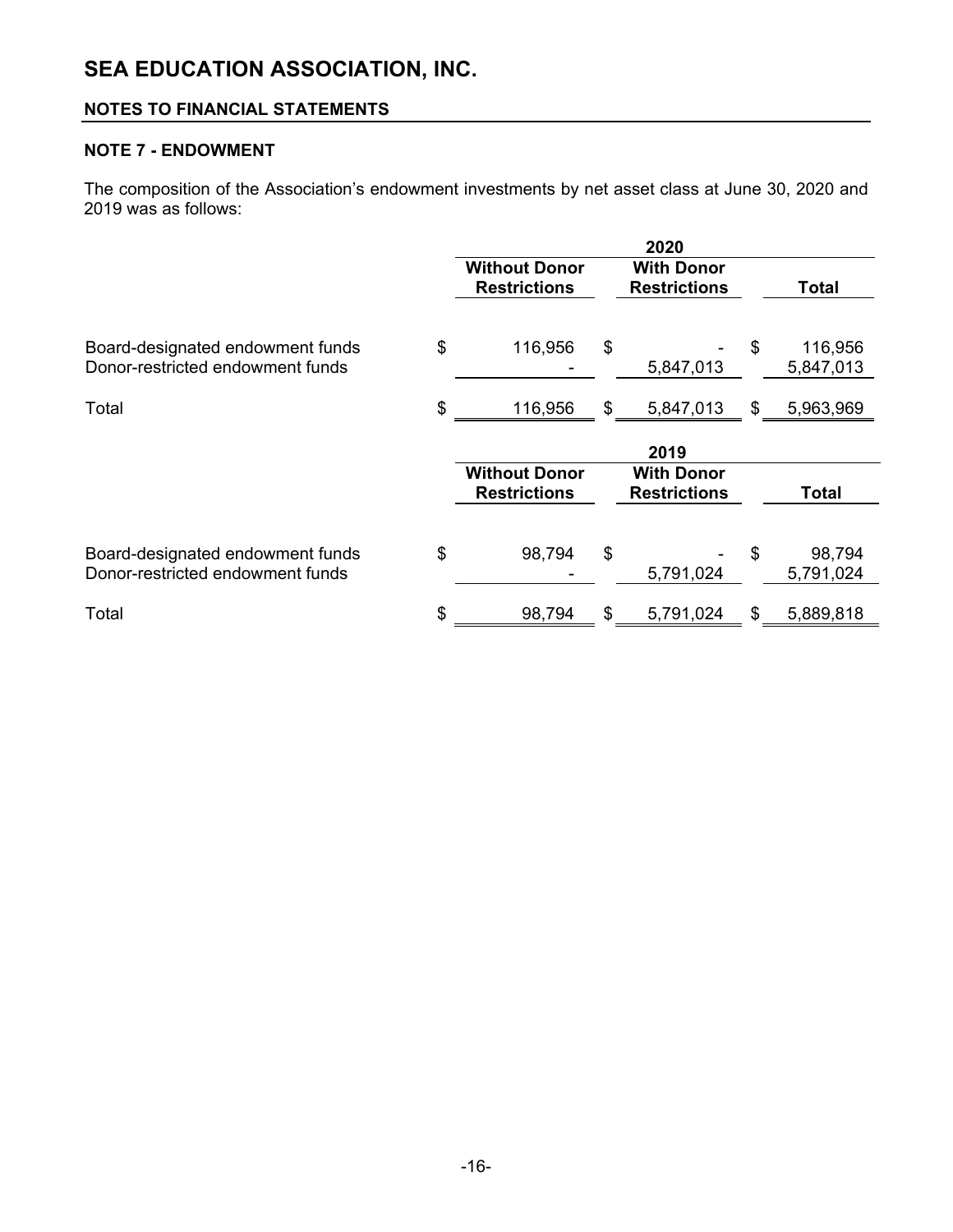#### **NOTES TO FINANCIAL STATEMENTS**

Changes in the Association's endowment investments by net asset class for the years ended June 30, 2020 and 2019 were as follows:

|                                                                        |                           | <b>Without Donor</b><br><b>Restrictions</b> | <b>With Donor</b><br><b>Restrictions</b> | <b>Total</b>                     |
|------------------------------------------------------------------------|---------------------------|---------------------------------------------|------------------------------------------|----------------------------------|
| June 30, 2018                                                          | $\boldsymbol{\mathsf{S}}$ | 880,446                                     | \$<br>5,151,512                          | \$<br>6,031,958                  |
| Contributions                                                          |                           |                                             | 438,767                                  | 438,767                          |
| Investment return:<br>Interest and dividends<br>Net investment gains*  |                           | 11,998<br>27,054<br>39,052                  | 131,229<br>296,176<br>427,405            | 143,227<br>323,230<br>466,457    |
| Transfer to operations                                                 |                           | (800,000)                                   |                                          | (800,000)                        |
| Endowment income appropriated<br>for expenditure                       |                           | (20, 704)                                   | (226,660)                                | (247, 364)                       |
| June 30, 2019                                                          |                           | 98,794                                      | 5,791,024                                | 5,889,818                        |
| Contributions                                                          |                           | 35,841                                      | 391,255                                  | 427,096                          |
| Investment return:<br>Interest and dividends<br>Net investment losses* |                           | 5,023<br>(3,923)<br>1,100                   | 154,620<br>(160, 640)<br>(6,020)         | 159,643<br>(164, 563)<br>(4,920) |
| Endowment income appropriated<br>for expenditure                       |                           | (18, 779)                                   | (329, 246)                               | (348, 025)                       |
| June 30, 2020                                                          | \$                        | 116,956                                     | \$<br>5,847,013                          | \$<br>5,963,969                  |

\* Net investment gains for the years ended June 30, 2020 and 2019 were presented net of investment management and custodial fees of \$17,886 and \$19,095, respectively.

Interest and dividend income on the statements of activities included \$49,423 and \$25,195 of interest earned for the years ended June 30, 2020 and 2019, respectively, on other investments and cash and cash equivalents which were not included in the Association's endowment. Net realized and unrealized gains on investments on the statements of activities included net gains of \$3,923 and \$16,672 for the years ended June 30, 2020 and 2019, respectively, on other investments which were not included in the Association's endowment and contributions of securities which were liquidated by the Association.

From time to time, the fair value of assets associated with individual donor-restricted endowment funds may fall below the level that the donor requires the Association to retain as a fund of perpetual duration. The Association has a policy that permits spending from underwater endowment funds, depending on the degree to which the fund is underwater, unless otherwise precluded by donor intent or relevant laws and regulations. There were no underwater funds as of June 30, 2020 and 2019.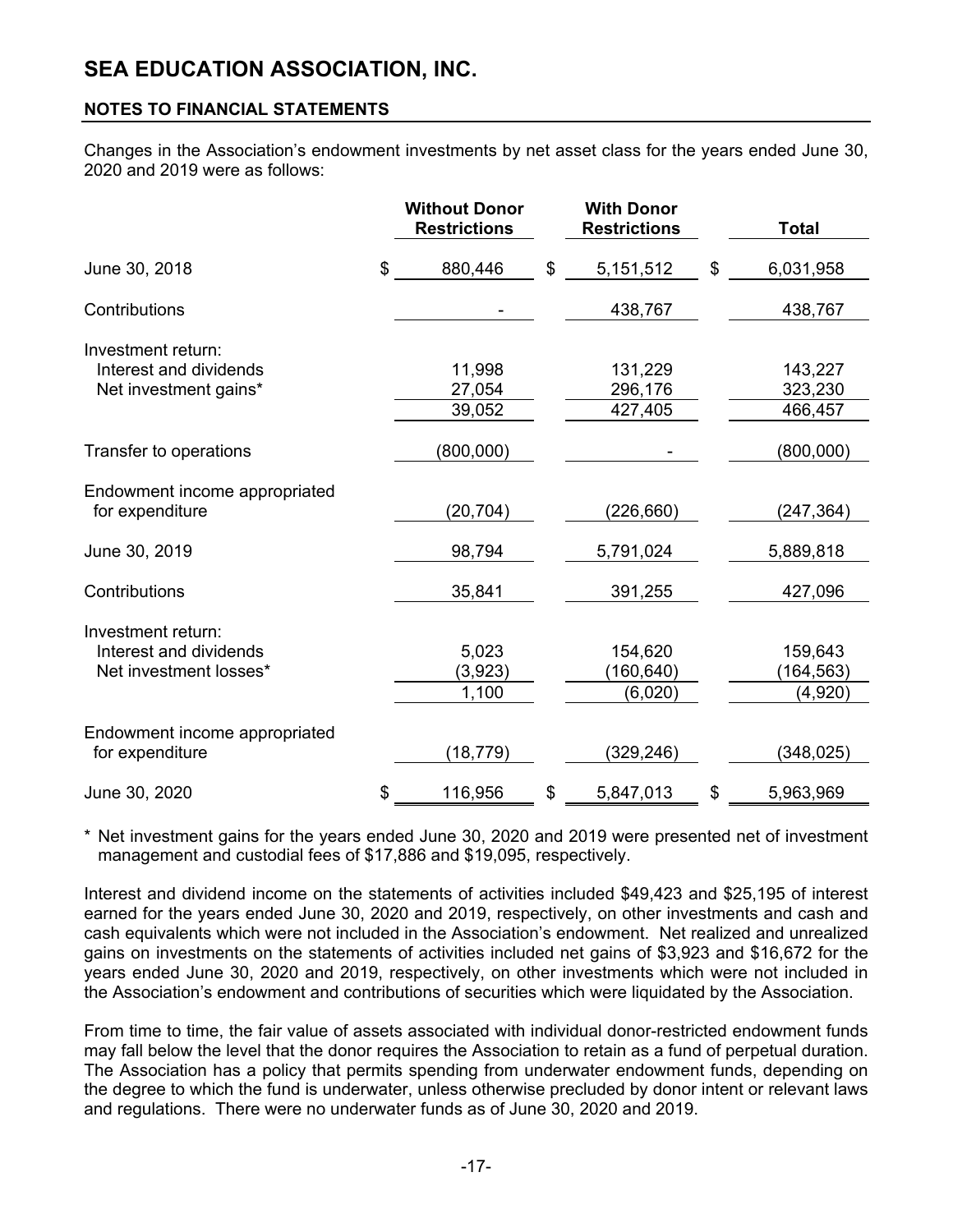#### **NOTES TO FINANCIAL STATEMENTS**

#### **NOTE 8 - NOTE PAYABLE**

On April 17, 2020, the Association received a Paycheck Protection Program (PPP) loan of \$787,152 granted by the Small Business Administration (SBA) under the Coronavirus Aid, Relief, and Economic Security Act (CARES Act). A portion of this loan may be forgivable based on the amount of qualifying expenses incurred and levels of employee headcount and salaries maintained during a measurement period. The Association considers the PPP loan to be debt, and, accordingly, will record the amount of forgiveness, if any, when legally released by the lender. At the time of issuance of the financial statements, notice of forgiveness had not been received from the lender. Any portion of the loan that must be repaid will bear interest at a rate of 1% per annum.

#### **NOTE 9 - NET ASSETS**

The following is the composition of the Association's net assets with donor restrictions at June 30, 2020 and 2019:

|                                                           | 2020            | 2019            |
|-----------------------------------------------------------|-----------------|-----------------|
| Time restricted:                                          |                 |                 |
| Unrestricted pledges receivable, net                      | \$<br>1,028,524 | \$<br>1,489,500 |
| Use restricted:                                           |                 |                 |
| Ship maintenance                                          | 929,816         | 1,173,046       |
| Scholarships                                              | 975,000         | 932,625         |
| Other                                                     | 4,288           | 4,283           |
| Charitable remainder trust whereby donor is the lifetime  |                 |                 |
| income beneficiary                                        | 3,872           | 5,696           |
| Symposium                                                 | 692             | 692             |
| Total use restricted                                      | 1,913,668       | 2,116,342       |
| Restricted in perpetuity subject to spending policy:      |                 |                 |
| Scholarships                                              | 3,033,885       | 2,951,142       |
| Doherty chair for ocean studies                           | 2,194,234       | 1,941,309       |
| Ship operations                                           | 453,555         | 352,555         |
| Plant operations or construction projects                 | 197,100         | 197,100         |
| Academic programs                                         | 58,952          | 50,350          |
| Unexpended appreciation on restricted in perpetuity       |                 |                 |
| endowment funds                                           | 94,876          | 430,141         |
| Total restricted in perpetuity subject to spending policy | 6,032,602       | 5,922,597       |
|                                                           |                 |                 |
| <b>Total Net Assets With Donor Restrictions</b>           | \$<br>8,974,794 | \$<br>9,528,439 |

At June 30, 2020 and 2019, included in restricted net assets in perpetuity were \$185,589 and \$131,573, respectively, of restricted in perpetuity contributions receivable.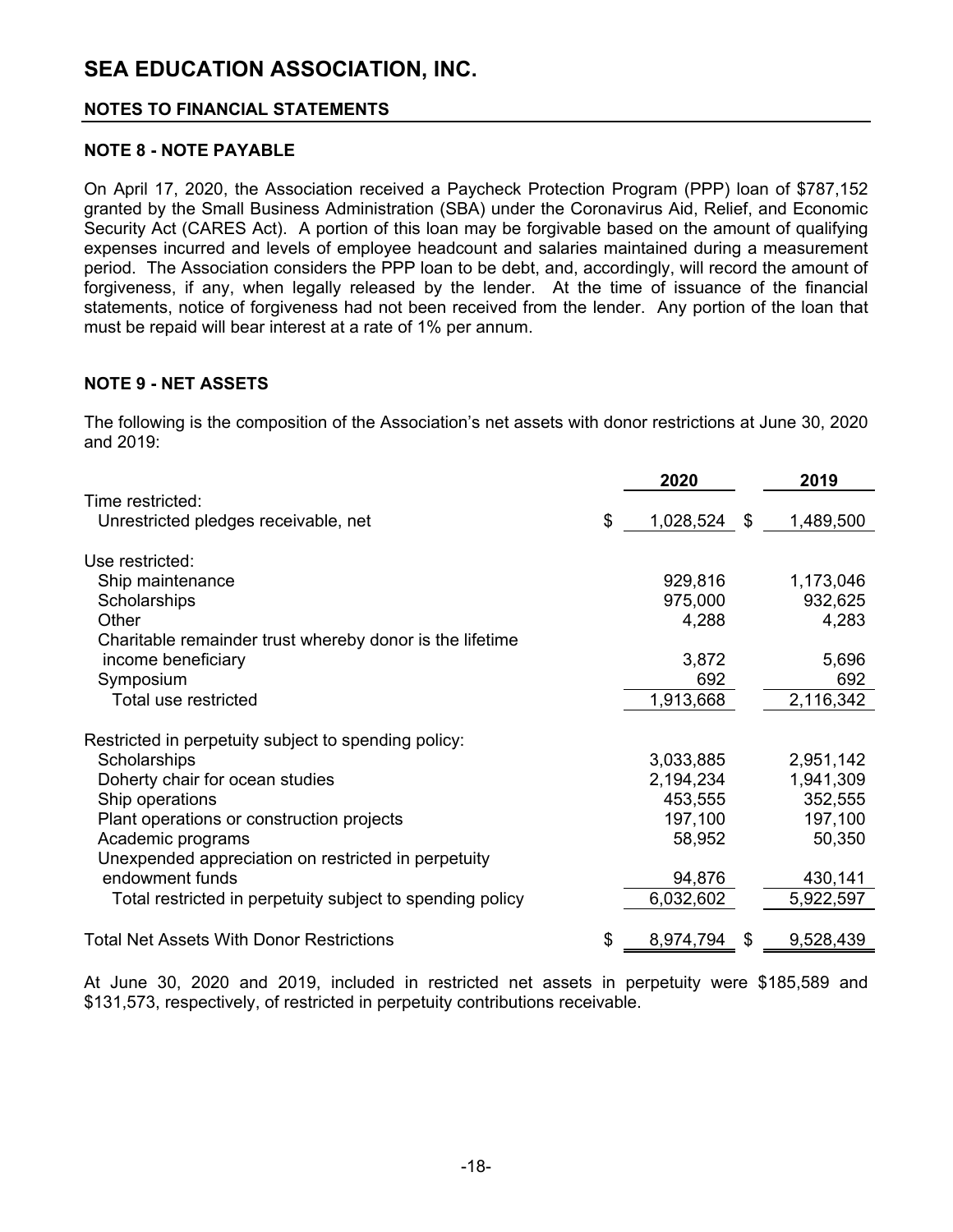#### **NOTES TO FINANCIAL STATEMENTS**

#### **NOTE 10 - LEASES**

The Association leases certain equipment through noncancelable operating lease agreements, with expiration dates through March 2025. Future minimum lease payments under the noncancelable operating leases with initial or remaining terms of one year or more are as follows:

#### **Year Ending June 30**

| 2021<br>2022<br>2023<br>2024<br>2025 | \$<br>8,301<br>5,718<br>5,718<br>3,924<br>3,326 |
|--------------------------------------|-------------------------------------------------|
| Total                                | \$<br>26,987                                    |

Total rent expense under operating lease was \$11,514 and \$12,146 for the years ended June 30, 2020 and 2019, respectively, and is included in computer support and service expenses on the statements of functional expenses.

#### **NOTE 11 - RETIREMENT PLAN**

Retirement provisions for the Association include contracts between each participating employee and the Teachers Insurance and Annuity Association and the College Retirement Equities Fund. Contributions are applied to individual annuity contracts that are fully funded and provide for full and immediate vesting of all contributions to the participant. The accrued benefit at any time for a participant is the current value of the annuity accumulation, including all contributions, less expense charges, plus investment results. The Association contributed 3% of eligible compensation until April 2020 at which point it decreased the contribution to 1%. The Association's portion of contributions amounted to \$85,888 and \$86,293 for the years ended June 30, 2020 and 2019, respectively.

#### **NOTE 12 - LIQUIDITY AND AVAILABILITY OF RESOURCES**

The Association regularly monitors the availability of resources required to meet its operating needs and other contractual commitments, while also striving to maximize the investment of its available funds. For purposes of analyzing resources available to meet general expenditures over a 12-month period, the Association considers all expenditures related to its ongoing activities as well as the conduct of services undertaken to support those activities to be general expenditures.

As of June 30, 2020 and 2019, the following financial assets could readily be made available within one year of the statement of financial position date to meet general expenditures:

|                                                                                                                           | 2020                                    | 2019                              |
|---------------------------------------------------------------------------------------------------------------------------|-----------------------------------------|-----------------------------------|
| Cash and cash equivalents<br>Contributions for general expenditures due in one year or less<br>Other investments (Note 6) | \$<br>2,234,819<br>306,796<br>2,078,901 | 2,880,017<br>830,759<br>1,020,569 |
| Total Financial Assets Available to Management for General<br><b>Expenditure Within One Year</b>                          | 4,620,516                               | 4,731,345                         |